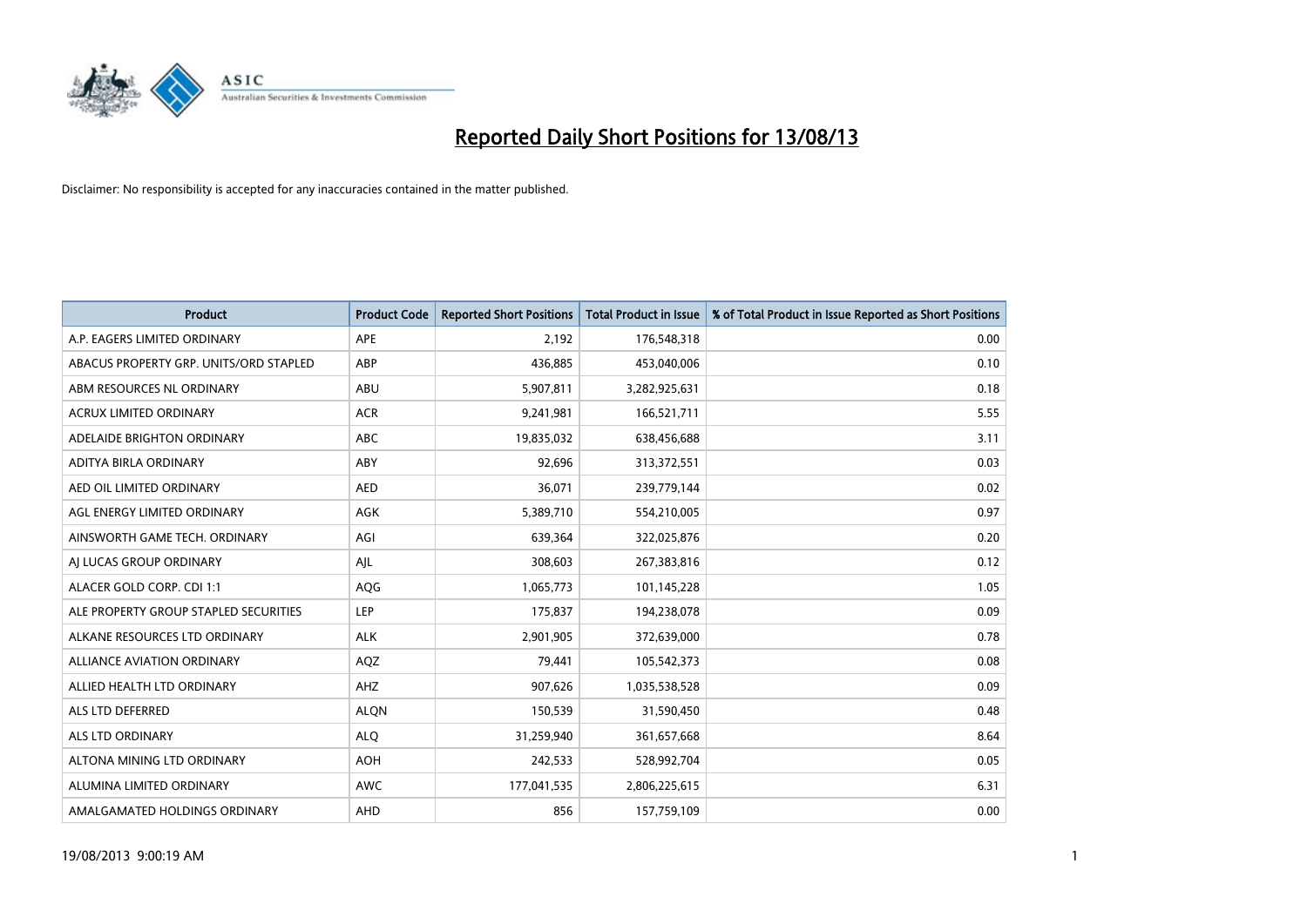

| <b>Product</b>                          | <b>Product Code</b> | <b>Reported Short Positions</b> | <b>Total Product in Issue</b> | % of Total Product in Issue Reported as Short Positions |
|-----------------------------------------|---------------------|---------------------------------|-------------------------------|---------------------------------------------------------|
| AMCOM TELECOMM, ORDINARY                | AMM                 | 1,116,352                       | 244,557,101                   | 0.46                                                    |
| AMCOR LIMITED ORDINARY                  | AMC                 | 3,217,816                       | 1,206,684,923                 | 0.27                                                    |
| AMP LIMITED ORDINARY                    | AMP                 | 23,762,580                      | 2,944,564,649                 | 0.81                                                    |
| AMPELLA MINING ORDINARY                 | <b>AMX</b>          | 640,082                         | 248,000,493                   | 0.26                                                    |
| ANGLOGOLD ASHANTI CDI 5:1               | AGG                 | 11                              | 89,207,765                    | 0.00                                                    |
| ANSELL LIMITED ORDINARY                 | <b>ANN</b>          | 10,144,100                      | 130,617,963                   | 7.77                                                    |
| ANTARES ENERGY LTD ORDINARY             | <b>AZZ</b>          | 392,400                         | 255,000,000                   | 0.15                                                    |
| ANZ BANKING GRP LTD ORDINARY            | ANZ                 | 13,833,149                      | 2,743,569,323                 | 0.50                                                    |
| APA GROUP STAPLED SECURITIES            | APA                 | 11,795,751                      | 835,750,807                   | 1.41                                                    |
| APN NEWS & MEDIA ORDINARY               | <b>APN</b>          | 19,121,689                      | 661,526,586                   | 2.89                                                    |
| AQUARIUS PLATINUM. ORDINARY             | AQP                 | 7,582,696                       | 486,851,336                   | 1.56                                                    |
| AQUILA RESOURCES ORDINARY               | <b>AQA</b>          | 14,760,563                      | 411,804,442                   | 3.58                                                    |
| ARAFURA RESOURCE LTD ORDINARY           | <b>ARU</b>          | 8,367                           | 441,270,644                   | 0.00                                                    |
| ARB CORPORATION ORDINARY                | ARP                 | 810,296                         | 72,481,302                    | 1.12                                                    |
| ARDENT LEISURE GROUP STAPLED SECURITIES | AAD                 | 3,132,548                       | 397,803,987                   | 0.79                                                    |
| ARENA REIT ORDINARY UNITS               | <b>ARF</b>          | 1,091,670                       | 206,342,963                   | 0.53                                                    |
| ARISTOCRAT LEISURE ORDINARY             | ALL                 | 8,939,731                       | 551,418,047                   | 1.62                                                    |
| ARRIUM LTD ORDINARY                     | ARI                 | 35,691,326                      | 1,355,433,903                 | 2.63                                                    |
| ASCIANO LIMITED ORDINARY                | <b>AIO</b>          | 20,221,421                      | 975,385,664                   | 2.07                                                    |
| ASG GROUP LIMITED ORDINARY              | ASZ                 | 1,566,765                       | 206,720,839                   | 0.76                                                    |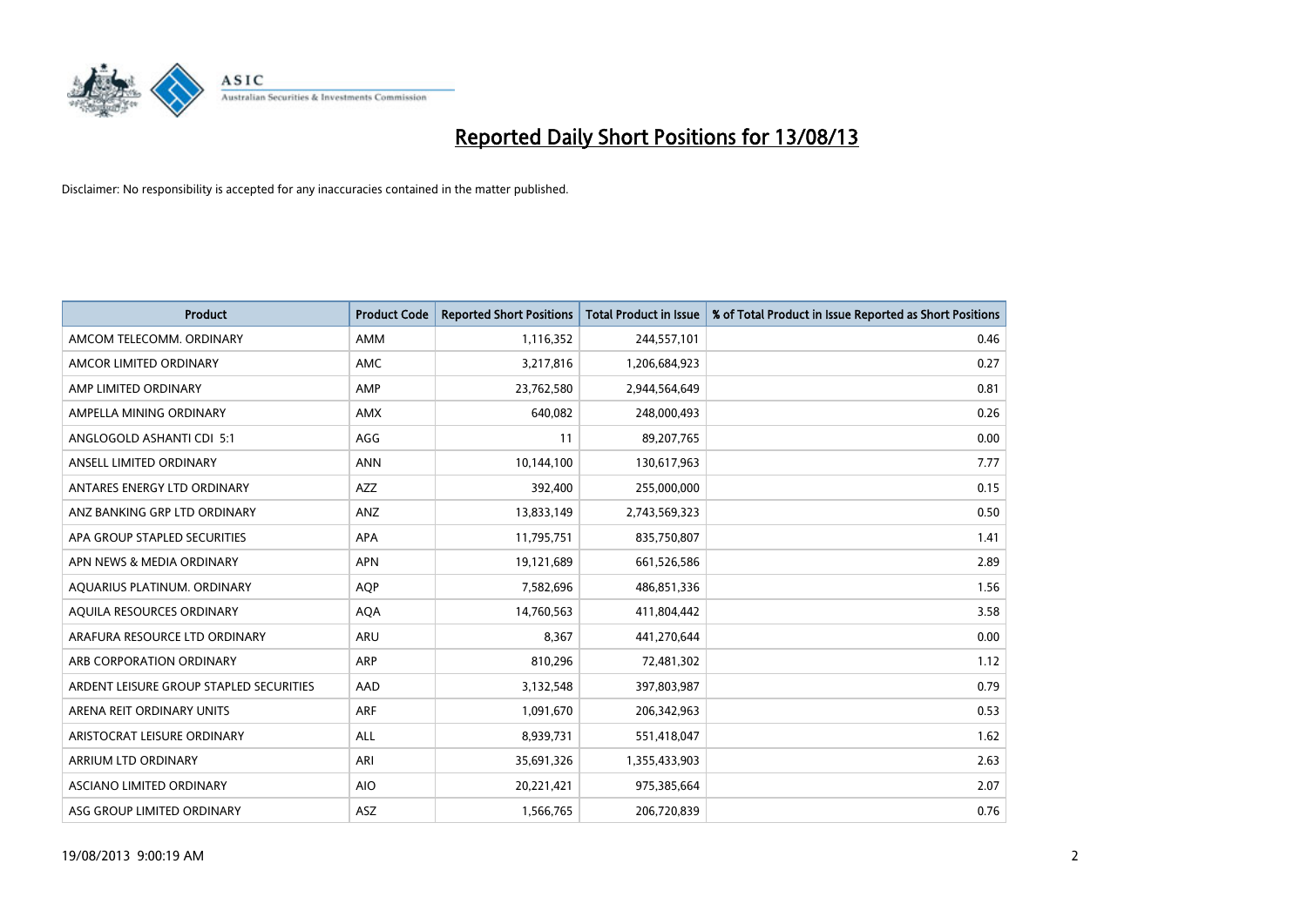

| <b>Product</b>                            | <b>Product Code</b> | <b>Reported Short Positions</b> | <b>Total Product in Issue</b> | % of Total Product in Issue Reported as Short Positions |
|-------------------------------------------|---------------------|---------------------------------|-------------------------------|---------------------------------------------------------|
| ASPEN GROUP ORD/UNITS STAPLED             | <b>APZ</b>          | 388,871                         | 1,192,665,422                 | 0.03                                                    |
| ASTRO JAP PROP GROUP STAPLED US PROHIBIT. | AJA                 | 12,331                          | 67,211,752                    | 0.02                                                    |
| ASX LIMITED ORDINARY                      | ASX                 | 1,980,732                       | 193,595,162                   | 1.02                                                    |
| ATLAS IRON LIMITED ORDINARY               | <b>AGO</b>          | 41,761,552                      | 909,718,409                   | 4.59                                                    |
| AUCKLAND INTERNATION ORDINARY             | AIA                 | 35                              | 1,322,564,489                 | 0.00                                                    |
| AURIZON HOLDINGS LTD ORDINARY             | AZJ                 | 2,088,985                       | 2,137,284,503                 | 0.10                                                    |
| AURORA OIL & GAS ORDINARY                 | <b>AUT</b>          | 5,628,938                       | 448,785,778                   | 1.25                                                    |
| AUSDRILL LIMITED ORDINARY                 | ASL                 | 22,923,525                      | 312,277,224                   | 7.34                                                    |
| AUSENCO LIMITED ORDINARY                  | AAX                 | 1,467,393                       | 123,527,574                   | 1.19                                                    |
| <b>AUSTAL LIMITED ORDINARY</b>            | ASB                 | 490,165                         | 346,007,639                   | 0.14                                                    |
| AUSTBROKERS HOLDINGS ORDINARY             | <b>AUB</b>          | 6,721                           | 58,148,980                    | 0.01                                                    |
| AUSTIN ENGINEERING ORDINARY               | ANG                 | 298,718                         | 73,164,403                    | 0.41                                                    |
| AUSTRALAND PROPERTY STAPLED SECURITY      | <b>ALZ</b>          | 1,198,570                       | 578,324,670                   | 0.21                                                    |
| AUSTRALIAN AGRICULT, ORDINARY             | AAC                 | 2,779,432                       | 313,113,358                   | 0.89                                                    |
| AUSTRALIAN INFR LTD ORDINARY              | <b>AIX</b>          | 76,125                          | 620,733,944                   | 0.01                                                    |
| AUSTRALIAN PHARM. ORDINARY                | API                 | 139,089                         | 488,115,883                   | 0.03                                                    |
| AUTOMOTIVE HOLDINGS ORDINARY              | AHE                 | 512,050                         | 260,579,682                   | 0.20                                                    |
| AVIENNINGS LIMITED ORDINARY               | <b>AVJ</b>          | 2,169,947                       | 384,423,851                   | 0.56                                                    |
| AWE LIMITED ORDINARY                      | <b>AWE</b>          | 1,380,226                       | 522,116,985                   | 0.26                                                    |
| <b>BANDANNA ENERGY ORDINARY</b>           | <b>BND</b>          | 22,778,299                      | 528,481,199                   | 4.31                                                    |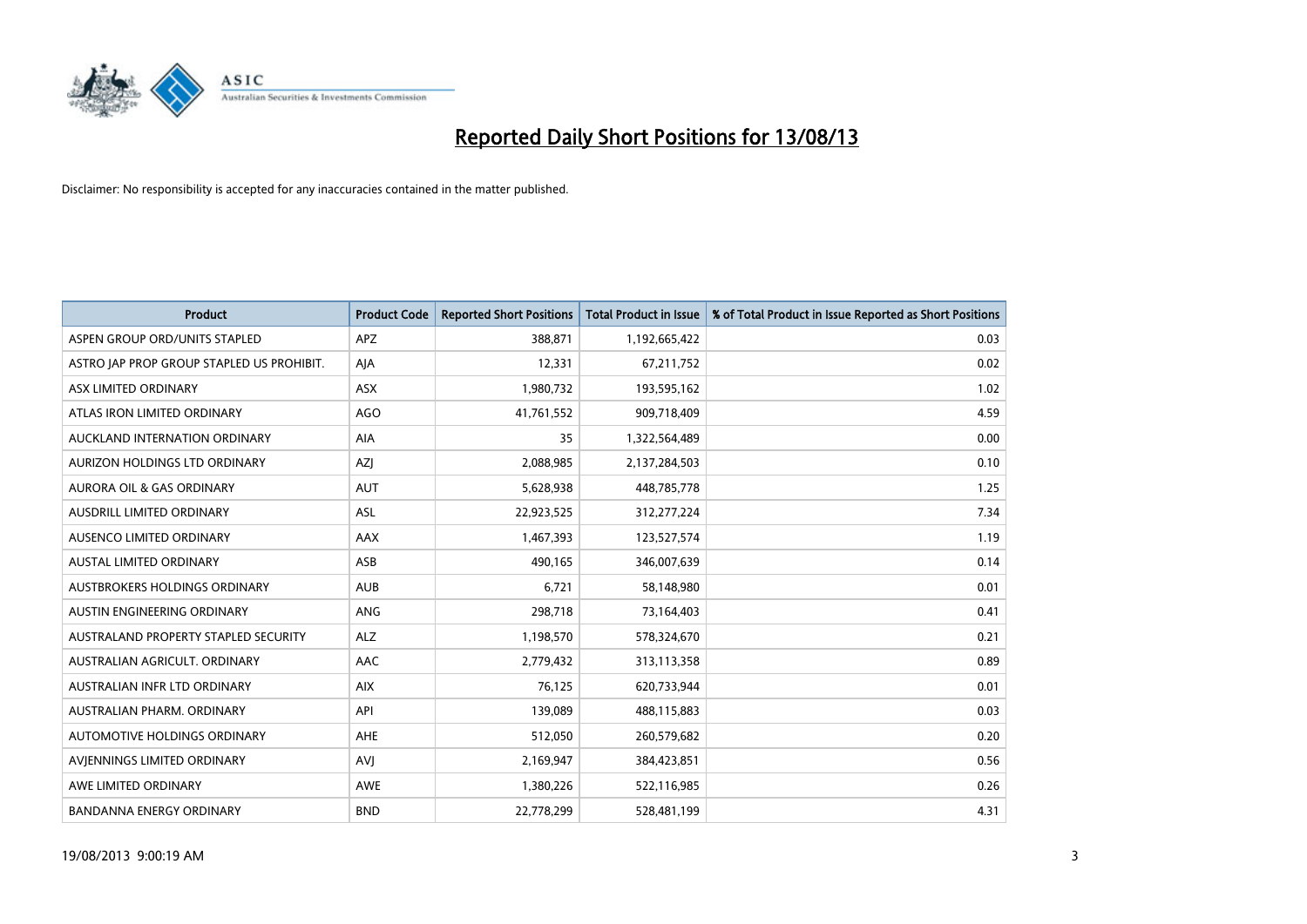

| <b>Product</b>                         | <b>Product Code</b> | <b>Reported Short Positions</b> | <b>Total Product in Issue</b> | % of Total Product in Issue Reported as Short Positions |
|----------------------------------------|---------------------|---------------------------------|-------------------------------|---------------------------------------------------------|
| BANK OF QUEENSLAND. ORDINARY           | <b>BOQ</b>          | 7,012,092                       | 319,809,993                   | 2.19                                                    |
| <b>BASE RES LIMITED ORDINARY</b>       | <b>BSE</b>          | 3,926,250                       | 561,840,029                   | 0.70                                                    |
| BATHURST RES NZ LTD ORDINARY           | <b>BRL</b>          | 49,328,955                      | 699,247,997                   | 7.05                                                    |
| BC IRON LIMITED ORDINARY               | BCI                 | 510,021                         | 123,453,630                   | 0.41                                                    |
| BEACH ENERGY LIMITED ORDINARY          | <b>BPT</b>          | 23,550,366                      | 1,269,399,183                 | 1.86                                                    |
| BEADELL RESOURCE LTD ORDINARY          | <b>BDR</b>          | 54,673,529                      | 788,277,280                   | 6.94                                                    |
| <b>BEGA CHEESE LTD ORDINARY</b>        | <b>BGA</b>          | 4,545                           | 151,866,050                   | 0.00                                                    |
| BENDIGO AND ADELAIDE ORDINARY          | <b>BEN</b>          | 13,262,735                      | 407,213,324                   | 3.26                                                    |
| BERKELEY RESOURCES ORDINARY            | <b>BKY</b>          | 588,351                         | 179,393,323                   | 0.33                                                    |
| <b>BHP BILLITON LIMITED ORDINARY</b>   | <b>BHP</b>          | 12,687,646                      | 3,211,691,105                 | 0.40                                                    |
| <b>BILLABONG ORDINARY</b>              | <b>BBG</b>          | 17,846,530                      | 478,944,292                   | 3.73                                                    |
| <b>BLACKMORES LIMITED ORDINARY</b>     | <b>BKL</b>          | 6,414                           | 16,973,764                    | 0.04                                                    |
| BLACKTHORN RESOURCES ORD US PROHIBITED | <b>BTR</b>          | 253,655                         | 164,285,950                   | 0.15                                                    |
| BLUESCOPE STEEL LTD ORDINARY           | BSL                 | 3,338,501                       | 558,243,305                   | 0.60                                                    |
| <b>BOART LONGYEAR ORDINARY</b>         | <b>BLY</b>          | 41,773,717                      | 461, 163, 412                 | 9.06                                                    |
| BORAL LIMITED, ORDINARY                | <b>BLD</b>          | 57,005,159                      | 774,000,641                   | 7.37                                                    |
| <b>BRADKEN LIMITED ORDINARY</b>        | <b>BKN</b>          | 16,862,575                      | 169,240,662                   | 9.96                                                    |
| <b>BRAMBLES LIMITED ORDINARY</b>       | <b>BXB</b>          | 2,341,375                       | 1,557,435,403                 | 0.15                                                    |
| BREVILLE GROUP LTD ORDINARY            | <b>BRG</b>          | 5,999,423                       | 130,095,322                   | 4.61                                                    |
| <b>BRICKWORKS LIMITED ORDINARY</b>     | <b>BKW</b>          | 15,482                          | 147,818,132                   | 0.01                                                    |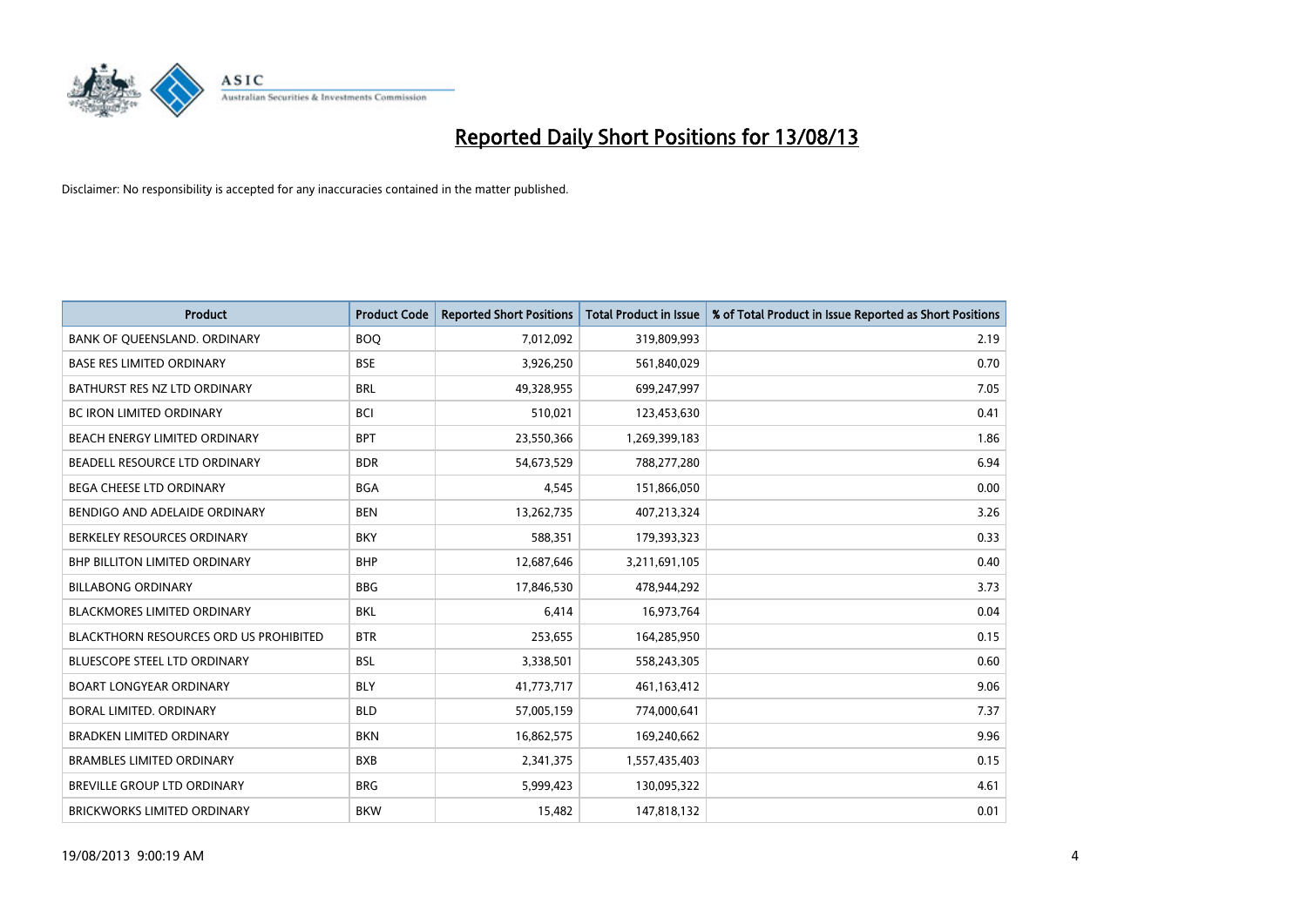

| <b>Product</b>                          | <b>Product Code</b> | <b>Reported Short Positions</b> | <b>Total Product in Issue</b> | % of Total Product in Issue Reported as Short Positions |
|-----------------------------------------|---------------------|---------------------------------|-------------------------------|---------------------------------------------------------|
| <b>BROCKMAN MINING LTD ORDINARY</b>     | <b>BCK</b>          | 90,995                          | 7,894,482,131                 | 0.00                                                    |
| BT INVESTMENT MNGMNT ORDINARY           | <b>BTT</b>          | 64,314                          | 278,100,237                   | 0.02                                                    |
| <b>BUCCANEER ENERGY LTD ORDINARY</b>    | <b>BCC</b>          | 500,000                         | 2,398,671,956                 | 0.02                                                    |
| <b>BURU ENERGY ORDINARY</b>             | <b>BRU</b>          | 17,882,852                      | 274,036,429                   | 6.53                                                    |
| <b>BWP TRUST ORDINARY UNITS</b>         | <b>BWP</b>          | 9,868,773                       | 537,753,954                   | 1.84                                                    |
| <b>CABCHARGE AUSTRALIA ORDINARY</b>     | CAB                 | 11,675,328                      | 120,430,683                   | 9.69                                                    |
| CALTEX AUSTRALIA ORDINARY               | <b>CTX</b>          | 1,735,432                       | 270,000,000                   | 0.64                                                    |
| CAPE LAMBERT RES LTD ORDINARY           | <b>CFE</b>          | 279,965                         | 679,691,942                   | 0.04                                                    |
| CARABELLA RES LTD ORDINARY              | <b>CLR</b>          | 100,000                         | 152,361,547                   | 0.07                                                    |
| <b>CARBON ENERGY ORDINARY</b>           | <b>CNX</b>          | 4,533                           | 786,889,705                   | 0.00                                                    |
| CARDNO LIMITED ORDINARY                 | CDD                 | 10,827,072                      | 143,726,327                   | 7.53                                                    |
| CARNARVON PETROLEUM ORDINARY            | <b>CVN</b>          | 39,246                          | 934,109,501                   | 0.00                                                    |
| CARSALES.COM LTD ORDINARY               | <b>CRZ</b>          | 2,222,624                       | 236,201,964                   | 0.94                                                    |
| <b>CASH CONVERTERS ORDINARY</b>         | CCV                 | 2,933,364                       | 423,861,025                   | 0.69                                                    |
| CEDAR WOODS PROP. ORDINARY              | <b>CWP</b>          | 59,572                          | 73,359,551                    | 0.08                                                    |
| CENTRAL PETROLEUM ORDINARY              | <b>CTP</b>          | 756,248                         | 1,546,078,845                 | 0.05                                                    |
| CERAMIC FUEL CELLS ORDINARY             | <b>CFU</b>          | 320,401                         | 1,591,941,620                 | 0.02                                                    |
| CFS RETAIL TRUST GRP STAPLED SECURITIES | <b>CFX</b>          | 69,304,655                      | 2,828,495,659                 | 2.45                                                    |
| CHALLENGER DIV.PRO. STAPLED UNITS       | <b>CDI</b>          | 1,446                           | 214,101,013                   | 0.00                                                    |
| CHALLENGER LIMITED ORDINARY             | <b>CGF</b>          | 3,232,185                       | 530,862,585                   | 0.61                                                    |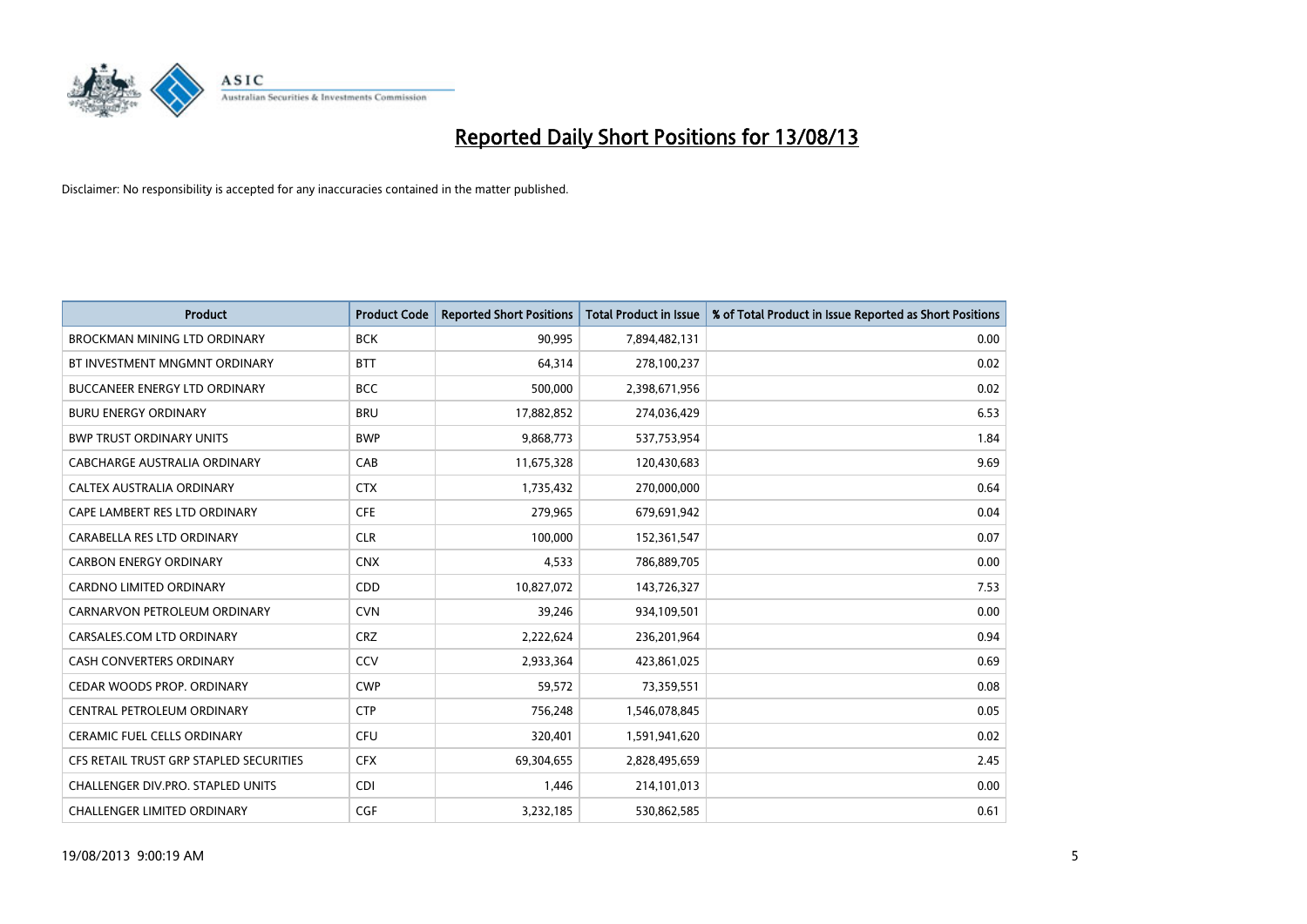

| <b>Product</b>                          | <b>Product Code</b> | <b>Reported Short Positions</b> | <b>Total Product in Issue</b> | % of Total Product in Issue Reported as Short Positions |
|-----------------------------------------|---------------------|---------------------------------|-------------------------------|---------------------------------------------------------|
| <b>CHANDLER MACLEOD LTD ORDINARY</b>    | <b>CMG</b>          | 288,958                         | 469,679,390                   | 0.06                                                    |
| CHARTER HALL GROUP STAPLED US PROHIBIT. | <b>CHC</b>          | 354,873                         | 302,262,312                   | 0.12                                                    |
| <b>CHARTER HALL RETAIL UNITS</b>        | <b>COR</b>          | 4,131,447                       | 337,582,974                   | 1.22                                                    |
| <b>CHORUS LIMITED ORDINARY</b>          | <b>CNU</b>          | 75,699                          | 389,299,049                   | 0.02                                                    |
| CITIGOLD CORP LTD ORDINARY              | <b>CTO</b>          | 153,427                         | 1,352,907,765                 | 0.01                                                    |
| <b>CLOUGH LIMITED ORDINARY</b>          | <b>CLO</b>          | 229,218                         | 777,090,670                   | 0.03                                                    |
| COAL OF AFRICA LTD ORDINARY             | <b>CZA</b>          | 426                             | 1,048,368,613                 | 0.00                                                    |
| <b>COALSPUR MINES LTD ORDINARY</b>      | <b>CPL</b>          | 9,185,498                       | 641,244,435                   | 1.43                                                    |
| COCA-COLA AMATIL ORDINARY               | <b>CCL</b>          | 14,388,918                      | 763,590,249                   | 1.88                                                    |
| <b>COCHLEAR LIMITED ORDINARY</b>        | COH                 | 5,786,740                       | 57,040,932                    | 10.14                                                   |
| <b>COCKATOO COAL ORDINARY</b>           | <b>COK</b>          | 10,812,085                      | 1,021,101,465                 | 1.06                                                    |
| <b>CODAN LIMITED ORDINARY</b>           | <b>CDA</b>          | 565,614                         | 176,926,104                   | 0.32                                                    |
| <b>COFFEY INTERNATIONAL ORDINARY</b>    | <b>COF</b>          | 1,917                           | 255,833,165                   | 0.00                                                    |
| <b>COLLECTION HOUSE ORDINARY</b>        | <b>CLH</b>          | 497,619                         | 115,437,740                   | 0.43                                                    |
| <b>COLLINS FOODS LTD ORDINARY</b>       | <b>CKF</b>          | 528,002                         | 93,000,003                    | 0.57                                                    |
| COMMONWEALTH BANK, ORDINARY             | <b>CBA</b>          | 13,181,528                      | 1,611,928,836                 | 0.82                                                    |
| <b>COMMONWEALTH PROP ORDINARY UNITS</b> | <b>CPA</b>          | 42,219,369                      | 2,347,003,413                 | 1.80                                                    |
| <b>COMPASS RESOURCES ORDINARY</b>       | <b>CMR</b>          | 7,472                           | 1,403,744,100                 | 0.00                                                    |
| <b>COMPUTERSHARE LTD ORDINARY</b>       | <b>CPU</b>          | 7,834,360                       | 556,203,079                   | 1.41                                                    |
| <b>CORP TRAVEL LIMITED ORDINARY</b>     | <b>CTD</b>          | 230,510                         | 78,081,184                    | 0.30                                                    |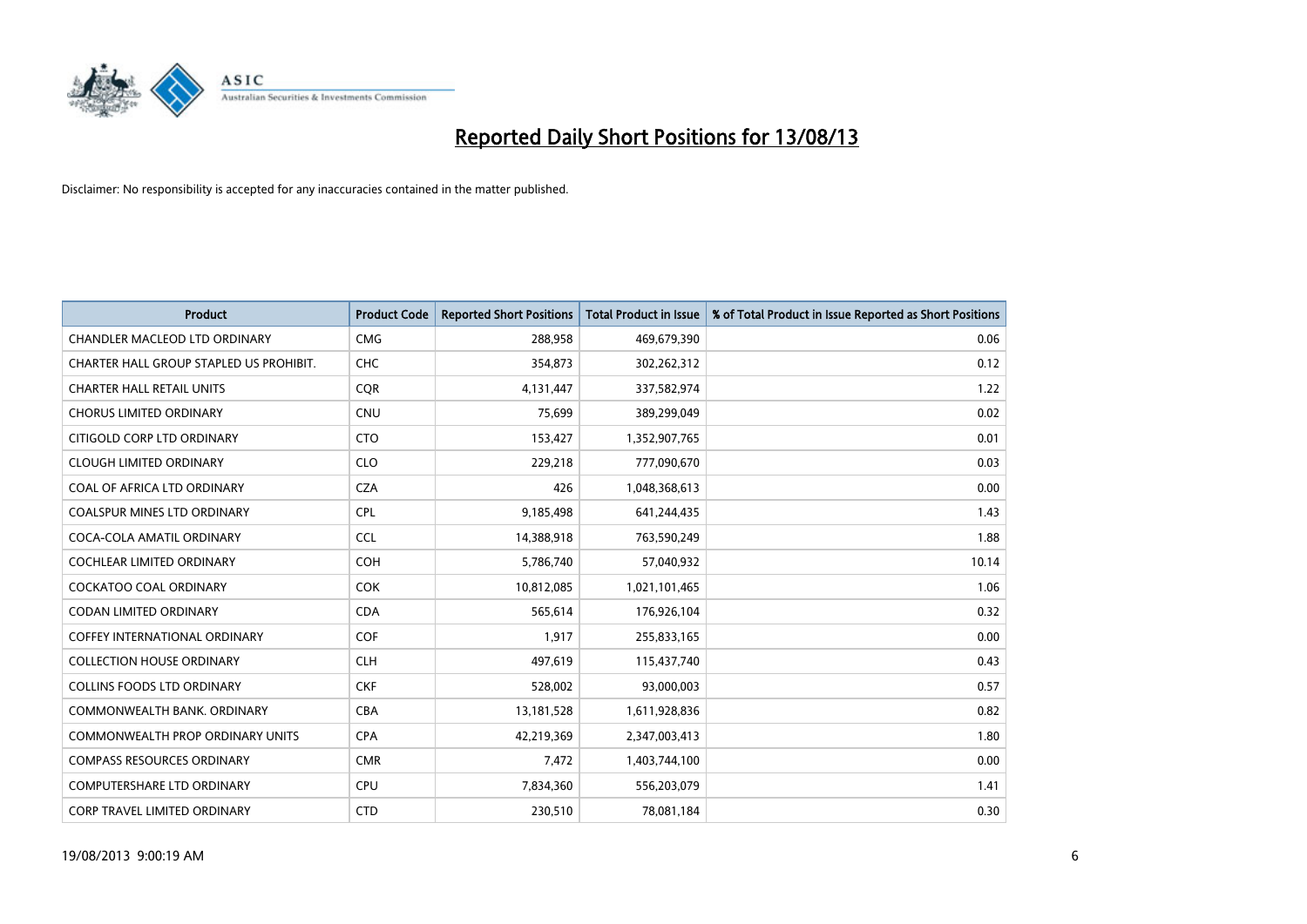

| <b>Product</b>                       | <b>Product Code</b> | <b>Reported Short Positions</b> | <b>Total Product in Issue</b> | % of Total Product in Issue Reported as Short Positions |
|--------------------------------------|---------------------|---------------------------------|-------------------------------|---------------------------------------------------------|
| <b>CREDIT CORP GROUP ORDINARY</b>    | CCP                 | 28,333                          | 45,932,899                    | 0.06                                                    |
| CROMWELL PROP STAPLED SECURITIES     | <b>CMW</b>          | 977,753                         | 1,713,934,942                 | 0.06                                                    |
| <b>CROWE HORWATH AUS ORDINARY</b>    | <b>CRH</b>          | 1,098,096                       | 269,665,096                   | 0.41                                                    |
| CROWN LIMITED ORDINARY               | <b>CWN</b>          | 4,454,904                       | 728,394,185                   | 0.61                                                    |
| <b>CSG LIMITED ORDINARY</b>          | CSV                 | 16,561                          | 278,155,477                   | 0.01                                                    |
| <b>CSL LIMITED ORDINARY</b>          | <b>CSL</b>          | 1,448,869                       | 487,091,966                   | 0.30                                                    |
| <b>CSR LIMITED ORDINARY</b>          | <b>CSR</b>          | 35,691,960                      | 506,000,315                   | 7.05                                                    |
| <b>CUDECO LIMITED ORDINARY</b>       | CDU                 | 6,732,410                       | 205,017,174                   | 3.28                                                    |
| DART ENERGY LTD ORDINARY             | <b>DTE</b>          | 15,308,567                      | 878,789,752                   | 1.74                                                    |
| DATA#3 LIMITED ORDINARY              | <b>DTL</b>          | 83,319                          | 153,974,950                   | 0.05                                                    |
| DAVID JONES LIMITED ORDINARY         | <b>DJS</b>          | 67,311,973                      | 535,002,401                   | 12.58                                                   |
| <b>DECMIL GROUP LIMITED ORDINARY</b> | <b>DCG</b>          | 3,158,436                       | 168,203,219                   | 1.88                                                    |
| DEEP YELLOW LIMITED ORDINARY         | <b>DYL</b>          | 840                             | 1,562,794,247                 | 0.00                                                    |
| DEXUS PROPERTY GROUP STAPLED UNITS   | <b>DXS</b>          | 15,689,046                      | 4,701,957,390                 | 0.33                                                    |
| DISCOVERY METALS LTD ORDINARY        | <b>DML</b>          | 12,771,408                      | 486,986,451                   | 2.62                                                    |
| DOMINO PIZZA ENTERPR ORDINARY        | <b>DMP</b>          | 403,214                         | 70,192,674                    | 0.57                                                    |
| DORAY MINERALS LTD ORDINARY          | <b>DRM</b>          | 57,921                          | 141,866,768                   | 0.04                                                    |
| DOWNER EDI LIMITED ORDINARY          | <b>DOW</b>          | 11,055,793                      | 433,409,429                   | 2.55                                                    |
| DRILLSEARCH ENERGY ORDINARY          | <b>DLS</b>          | 16,020,263                      | 427,753,371                   | 3.75                                                    |
| DUET GROUP STAPLED US PROHIBIT.      | <b>DUE</b>          | 654,248                         | 1,169,314,842                 | 0.06                                                    |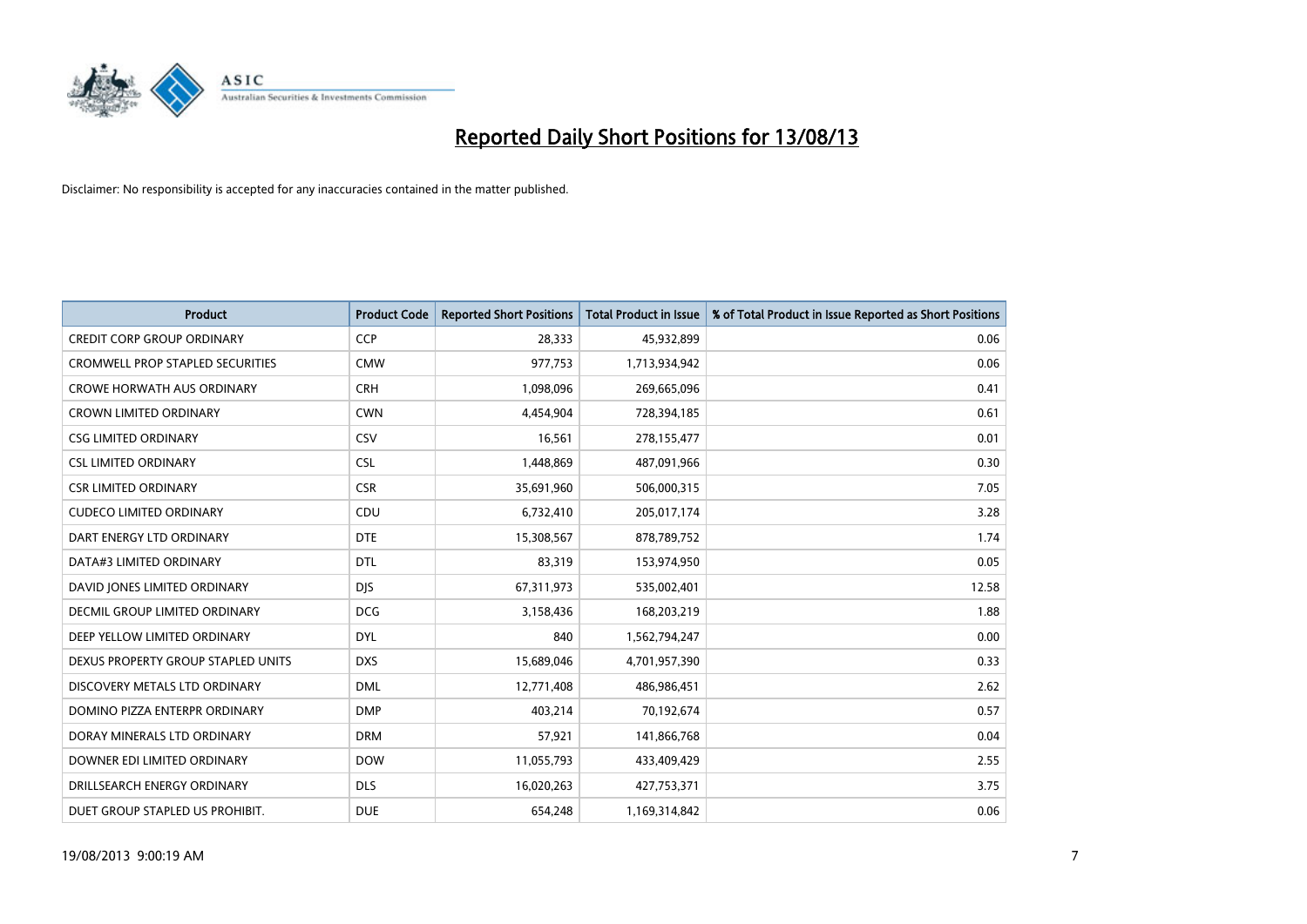

| <b>Product</b>                         | <b>Product Code</b> | <b>Reported Short Positions</b> | <b>Total Product in Issue</b> | % of Total Product in Issue Reported as Short Positions |
|----------------------------------------|---------------------|---------------------------------|-------------------------------|---------------------------------------------------------|
| DULUXGROUP LIMITED ORDINARY            | <b>DLX</b>          | 3,654,139                       | 377,019,430                   | 0.97                                                    |
| <b>DWS LTD ORDINARY</b>                | <b>DWS</b>          | 464,150                         | 132,362,763                   | 0.35                                                    |
| ECHO ENTERTAINMENT ORDINARY            | <b>EGP</b>          | 1,361,758                       | 825,672,730                   | 0.16                                                    |
| ELDERS LIMITED ORDINARY                | <b>ELD</b>          | 18,217,401                      | 455,013,329                   | 4.00                                                    |
| ELEMENTAL MINERALS ORDINARY            | <b>ELM</b>          | 4,954                           | 288,587,228                   | 0.00                                                    |
| ELEMENTOS LIMITED ORDINARY             | <b>ELT</b>          | 16                              | 188,638,746                   | 0.00                                                    |
| <b>EMECO HOLDINGS ORDINARY</b>         | <b>EHL</b>          | 20,900,804                      | 599,675,707                   | 3.49                                                    |
| <b>ENDEAVOUR MIN CORP CDI 1:1</b>      | <b>EVR</b>          | 521,576                         | 101,150,560                   | 0.52                                                    |
| <b>ENERGY RESOURCES ORDINARY 'A'</b>   | <b>ERA</b>          | 7,749,077                       | 517,725,062                   | 1.50                                                    |
| <b>ENERGY WORLD CORPOR, ORDINARY</b>   | <b>EWC</b>          | 23,803,211                      | 1,734,166,672                 | 1.37                                                    |
| ENVESTRA LIMITED ORDINARY              | <b>ENV</b>          | 6,067,120                       | 1,796,808,474                 | 0.34                                                    |
| EQUATORIAL RES LTD ORDINARY            | EQX                 | 8                               | 121,885,353                   | 0.00                                                    |
| ERM POWER LIMITED ORDINARY             | <b>EPW</b>          | 387,400                         | 207,499,601                   | 0.19                                                    |
| ESERVGLOBAL LIMITED ORDINARY           | ESV                 | 7,244,497                       | 249,045,997                   | 2.91                                                    |
| EVOLUTION MINING LTD ORDINARY          | <b>EVN</b>          | 29,598,801                      | 708,092,989                   | 4.18                                                    |
| FAIRFAX MEDIA LTD ORDINARY             | <b>FXI</b>          | 343,894,502                     | 2,351,955,725                 | 14.62                                                   |
| <b>FANTASTIC HOLDINGS ORDINARY</b>     | <b>FAN</b>          | 30,994                          | 103,068,398                   | 0.03                                                    |
| <b>FAR LTD ORDINARY</b>                | <b>FAR</b>          | 22,221,456                      | 2,499,846,742                 | 0.89                                                    |
| FEDERATION CNTRES ORD/UNIT STAPLED SEC | <b>FDC</b>          | 3,504,403                       | 1,427,641,565                 | 0.25                                                    |
| FINBAR GROUP LIMITED ORDINARY          | <b>FRI</b>          | 431                             | 218,006,169                   | 0.00                                                    |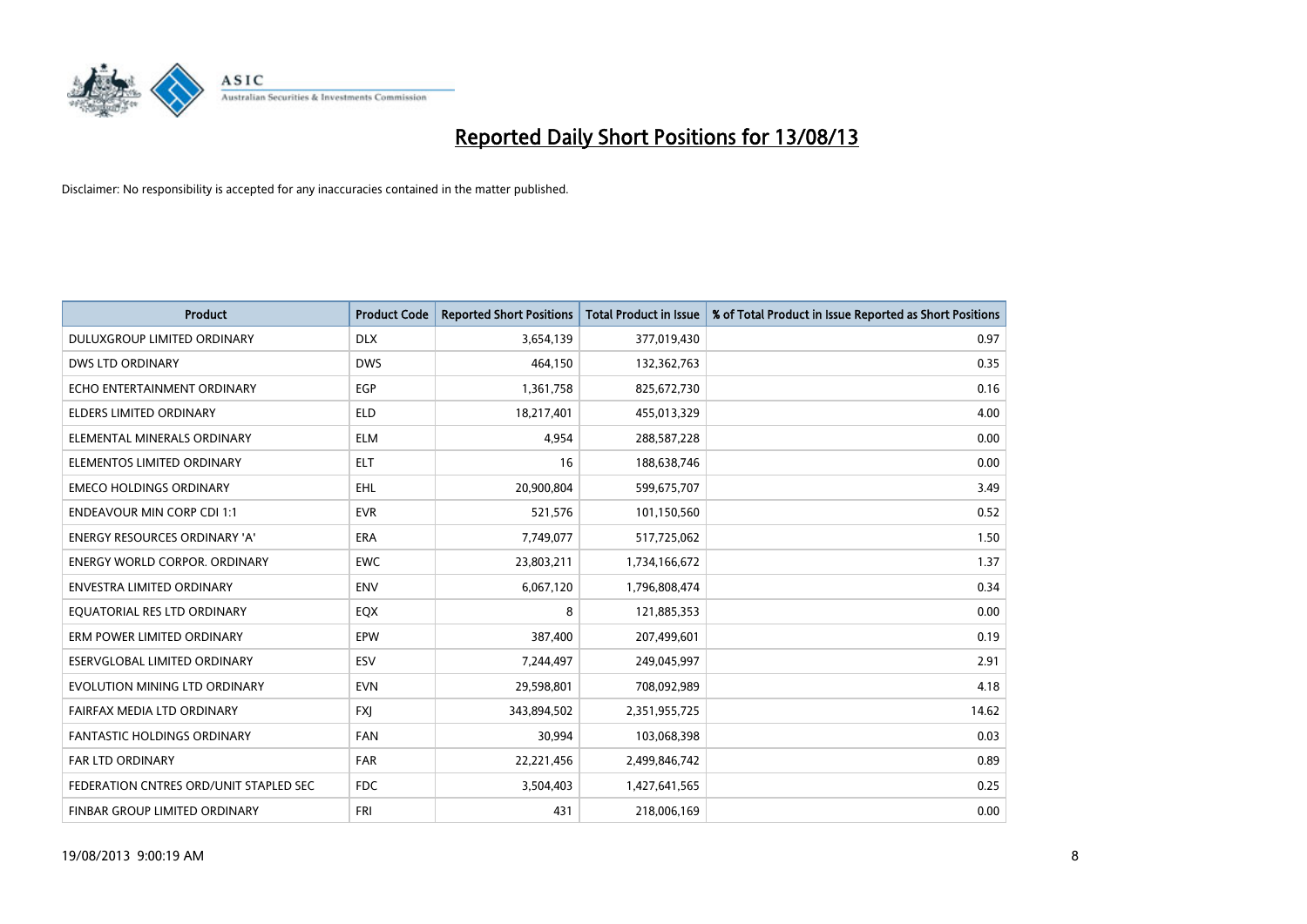

| <b>Product</b>                        | <b>Product Code</b> | <b>Reported Short Positions</b> | <b>Total Product in Issue</b> | % of Total Product in Issue Reported as Short Positions |
|---------------------------------------|---------------------|---------------------------------|-------------------------------|---------------------------------------------------------|
| FISHER & PAYKEL H. ORDINARY           | <b>FPH</b>          | 230,330                         | 546,535,307                   | 0.04                                                    |
| FKP PROPERTY GROUP STAPLED SECURITIES | <b>FKP</b>          | 9,055,135                       | 321,578,705                   | 2.82                                                    |
| FLEETWOOD CORP ORDINARY               | <b>FWD</b>          | 2,298,692                       | 60,522,619                    | 3.80                                                    |
| FLETCHER BUILDING ORDINARY            | <b>FBU</b>          | 4,181,999                       | 686,096,427                   | 0.61                                                    |
| FLEXIGROUP LIMITED ORDINARY           | <b>FXL</b>          | 35,736                          | 301,655,394                   | 0.01                                                    |
| <b>FLIGHT CENTRE ORDINARY</b>         | <b>FLT</b>          | 11,875,550                      | 100,430,746                   | 11.82                                                   |
| <b>FLINDERS MINES LTD ORDINARY</b>    | <b>FMS</b>          | 5,595,772                       | 1,824,843,676                 | 0.31                                                    |
| <b>FOCUS MINERALS LTD ORDINARY</b>    | <b>FML</b>          | 37,046,969                      | 9,137,375,877                 | 0.41                                                    |
| FONTERRA SHARE FUND ORDINARY UNITS    | <b>FSF</b>          | 200,000                         | 107,969,310                   | 0.19                                                    |
| <b>FORGE GROUP LIMITED ORDINARY</b>   | FGE                 | 674,254                         | 86,169,014                    | 0.78                                                    |
| FORTESCUE METALS GRP ORDINARY         | <b>FMG</b>          | 169,702,005                     | 3,113,798,659                 | 5.45                                                    |
| <b>G.U.D. HOLDINGS ORDINARY</b>       | GUD                 | 6,105,808                       | 71,341,319                    | 8.56                                                    |
| <b>G8 EDUCATION LIMITED ORDINARY</b>  | <b>GEM</b>          | 2,750,368                       | 273,190,260                   | 1.01                                                    |
| <b>GALAXY RESOURCES ORDINARY</b>      | GXY                 | 6,451,952                       | 782,446,347                   | 0.82                                                    |
| <b>GENETIC TECHNOLOGIES ORDINARY</b>  | <b>GTG</b>          | 62,940                          | 475,471,819                   | 0.01                                                    |
| <b>GEODYNAMICS LIMITED ORDINARY</b>   | GDY                 | 850                             | 406,452,608                   | 0.00                                                    |
| <b>GINDALBIE METALS LTD ORDINARY</b>  | GBG                 | 53,150,666                      | 1,492,944,820                 | 3.56                                                    |
| <b>GOODMAN FIELDER. ORDINARY</b>      | GFF                 | 53,547,946                      | 1,955,559,207                 | 2.74                                                    |
| <b>GOODMAN GROUP STAPLED</b>          | <b>GMG</b>          | 2,802,362                       | 1,713,233,947                 | 0.16                                                    |
| <b>GPT GROUP STAPLED SEC.</b>         | GPT                 | 2,451,571                       | 1,742,852,344                 | 0.14                                                    |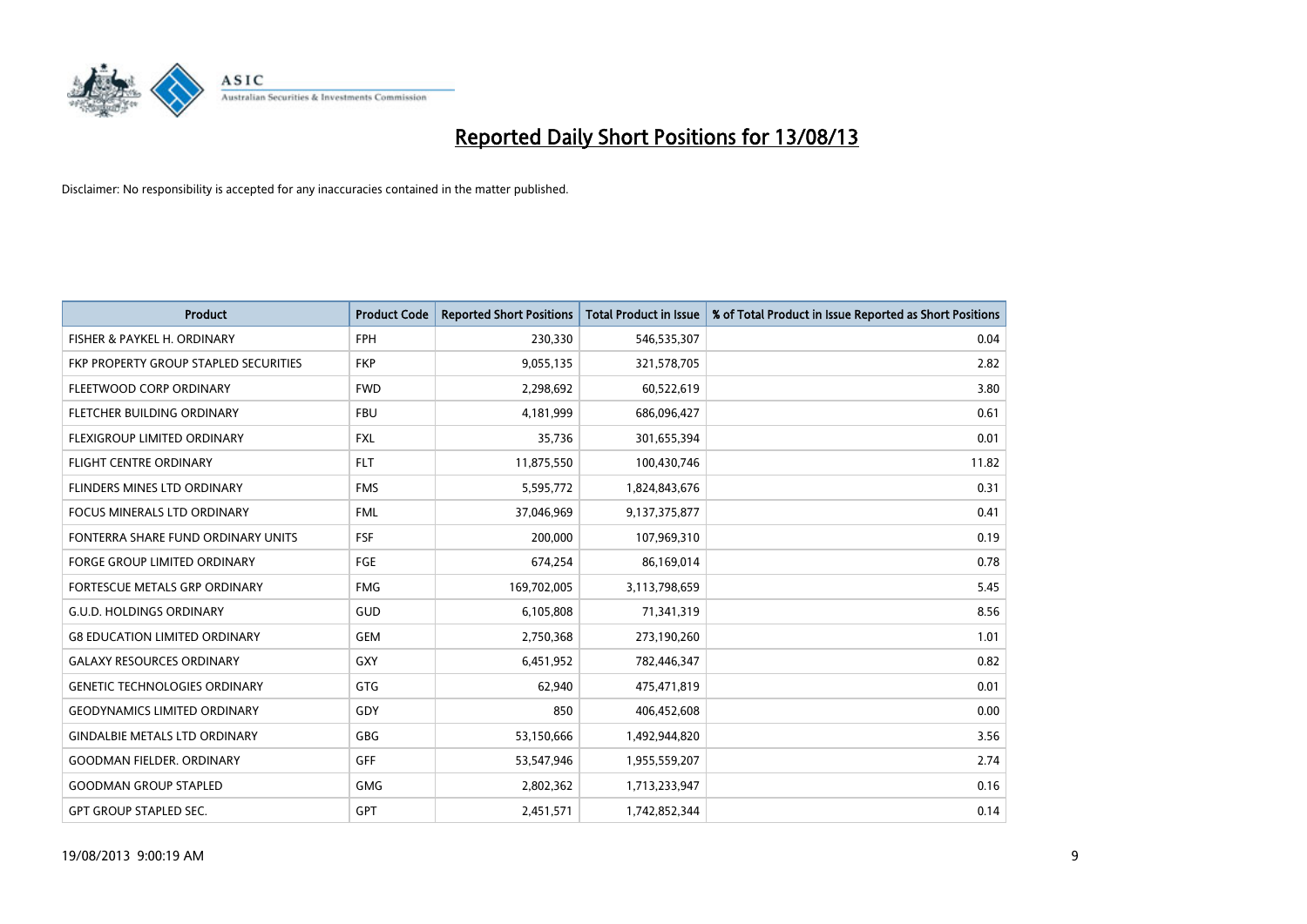

| <b>Product</b>                                   | <b>Product Code</b> | <b>Reported Short Positions</b> | <b>Total Product in Issue</b> | % of Total Product in Issue Reported as Short Positions |
|--------------------------------------------------|---------------------|---------------------------------|-------------------------------|---------------------------------------------------------|
| <b>GRAINCORP LIMITED A CLASS ORDINARY</b>        | <b>GNC</b>          | 42,529                          | 228,855,628                   | 0.02                                                    |
| <b>GRANGE RESOURCES. ORDINARY</b>                | GRR                 | 5,582,222                       | 1,156,492,195                 | 0.48                                                    |
| <b>GREENLAND MIN EN LTD ORDINARY</b>             | GGG                 | 5,670,709                       | 572,720,096                   | 0.99                                                    |
| <b>GROWTHPOINT PROPERTY ORD/UNIT STAPLED SEC</b> | GOZ                 | 49,999                          | 402,830,366                   | 0.01                                                    |
| <b>GRYPHON MINERALS LTD ORDINARY</b>             | GRY                 | 11,188,543                      | 400,464,983                   | 2.79                                                    |
| <b>GUILDFORD COAL LTD ORDINARY</b>               | <b>GUF</b>          | 716,905                         | 635,046,899                   | 0.11                                                    |
| <b>GUNNS LIMITED ORDINARY</b>                    | <b>GNS</b>          | 51,730,407                      | 848,401,559                   | 6.10                                                    |
| <b>GWA GROUP LTD ORDINARY</b>                    | <b>GWA</b>          | 13,567,165                      | 306,533,770                   | 4.43                                                    |
| <b>HARVEY NORMAN ORDINARY</b>                    | <b>HVN</b>          | 85,886,602                      | 1,062,316,784                 | 8.08                                                    |
| HASTIE GROUP LIMITED ORDINARY                    | <b>HST</b>          | 5,000                           | 137,353,504                   | 0.00                                                    |
| <b>HENDERSON GROUP CDI 1:1</b>                   | <b>HGG</b>          | 976,035                         | 737,474,673                   | 0.13                                                    |
| HFA HOLDINGS LIMITED ORDINARY                    | <b>HFA</b>          | 3,809                           | 118,738,157                   | 0.00                                                    |
| HIGHLANDS PACIFIC ORDINARY                       | <b>HIG</b>          | 3,153                           | 789,344,774                   | 0.00                                                    |
| HILLGROVE RES LTD ORDINARY                       | <b>HGO</b>          | 2,473,063                       | 1,023,760,221                 | 0.24                                                    |
| HILLS HOLDINGS LTD ORDINARY                      | <b>HIL</b>          | 92,321                          | 246,500,444                   | 0.04                                                    |
| HORIZON OIL LIMITED ORDINARY                     | <b>HZN</b>          | 64,031,118                      | 1,135,266,515                 | 5.64                                                    |
| HOT CHILI LTD ORDINARY                           | <b>HCH</b>          | 533                             | 309,657,696                   | 0.00                                                    |
| <b>IINET LIMITED ORDINARY</b>                    | <b>IIN</b>          | 2,546,552                       | 161,238,847                   | 1.58                                                    |
| <b>ILUKA RESOURCES ORDINARY</b>                  | ILU                 | 38,892,288                      | 418,700,517                   | 9.29                                                    |
| <b>IMDEX LIMITED ORDINARY</b>                    | <b>IMD</b>          | 3,733,194                       | 210,473,188                   | 1.77                                                    |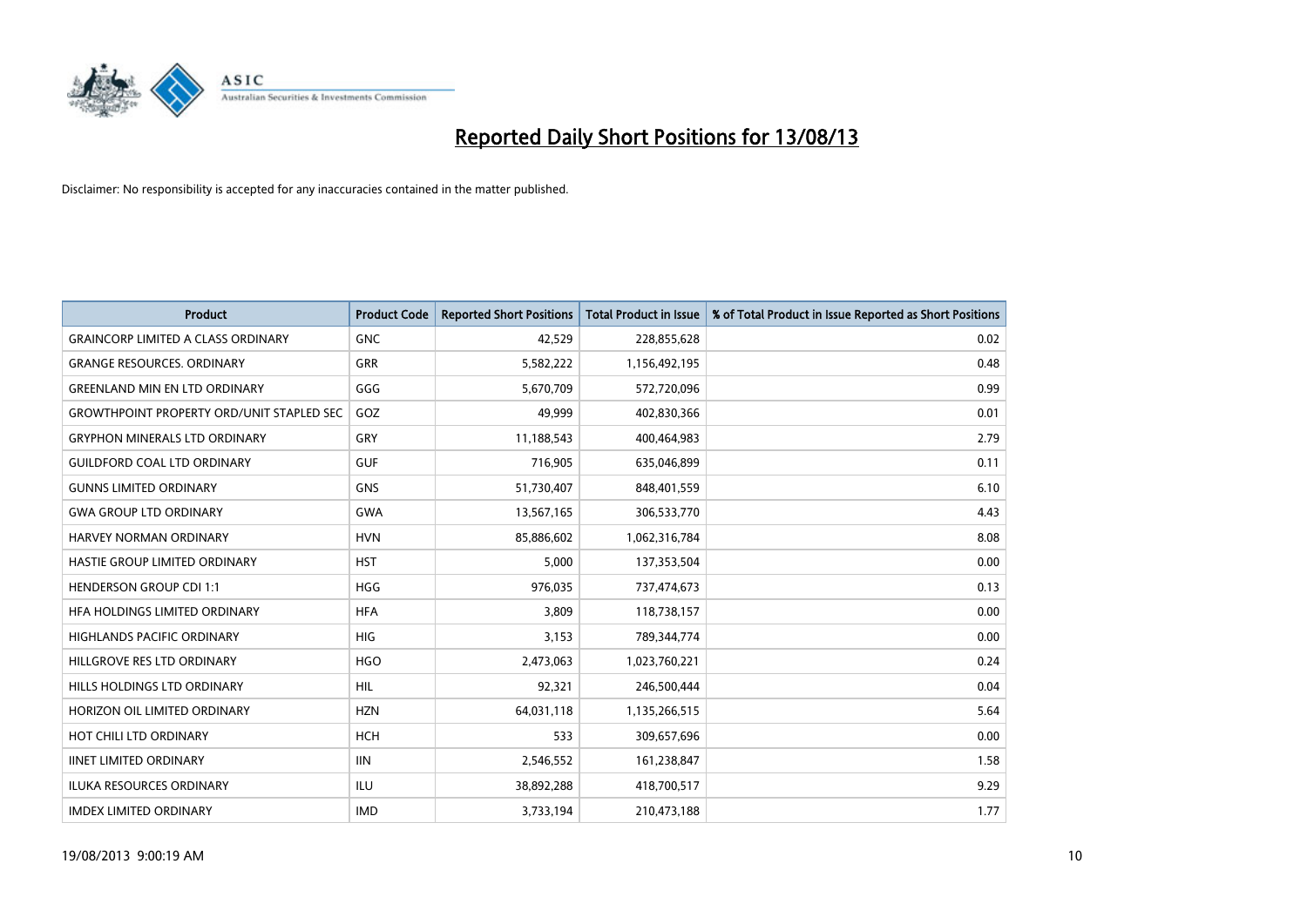

| <b>Product</b>                                | <b>Product Code</b> | <b>Reported Short Positions</b> | <b>Total Product in Issue</b> | % of Total Product in Issue Reported as Short Positions |
|-----------------------------------------------|---------------------|---------------------------------|-------------------------------|---------------------------------------------------------|
| IMF (AUSTRALIA) LTD ORDINARY                  | <b>IMF</b>          | 1,425,451                       | 123,203,426                   | 1.16                                                    |
| INCITEC PIVOT ORDINARY                        | IPL                 | 19,848,612                      | 1,628,730,107                 | 1.22                                                    |
| <b>INDEPENDENCE GROUP ORDINARY</b>            | <b>IGO</b>          | 6,567,619                       | 233,321,861                   | 2.81                                                    |
| INDOPHIL RESOURCES ORDINARY                   | <b>IRN</b>          | 1,413,461                       | 1,203,146,194                 | 0.12                                                    |
| <b>INFIGEN ENERGY STAPLED SECURITIES</b>      | <b>IFN</b>          | 3,925,959                       | 762,265,972                   | 0.52                                                    |
| <b>INOVA RESOURCES LTD ORDINARY</b>           | <b>IVA</b>          | 1,384,278                       | 728,201,911                   | 0.19                                                    |
| <b>INSURANCE AUSTRALIA ORDINARY</b>           | IAG                 | 7,502,391                       | 2,079,034,021                 | 0.36                                                    |
| <b>INTREPID MINES ORDINARY</b>                | <b>IAU</b>          | 21,693,111                      | 556,033,864                   | 3.90                                                    |
| <b>INVESTA OFFICE FUND STAPLED SECURITIES</b> | <b>IOF</b>          | 1,437,506                       | 614,047,458                   | 0.23                                                    |
| <b>INVOCARE LIMITED ORDINARY</b>              | <b>IVC</b>          | 3,488,651                       | 110,030,298                   | 3.17                                                    |
| ION LIMITED ORDINARY                          | <b>ION</b>          | 164,453                         | 256,365,105                   | 0.06                                                    |
| <b>IOOF HOLDINGS LTD ORDINARY</b>             | IFL                 | 1,998,402                       | 232,118,034                   | 0.86                                                    |
| <b>IRESS LIMITED ORDINARY</b>                 | <b>IRE</b>          | 1,723,688                       | 129,614,246                   | 1.33                                                    |
| <b>IRON ORE HOLDINGS ORDINARY</b>             | <b>IOH</b>          | 26,197                          | 161,174,005                   | 0.02                                                    |
| <b>ISELECT LTD ORDINARY</b>                   | <b>ISU</b>          | 886,614                         | 259,064,894                   | 0.34                                                    |
| JAMES HARDIE INDUST CHESS DEPOSITARY INT      | <b>IHX</b>          | 5,401,524                       | 442,091,547                   | 1.22                                                    |
| <b>JB HI-FI LIMITED ORDINARY</b>              | <b>JBH</b>          | 12,911,488                      | 98,947,309                    | 13.05                                                   |
| <b>JUPITER MINES ORDINARY</b>                 | <b>IMS</b>          | 5,220                           | 2,281,835,383                 | 0.00                                                    |
| <b>KAGARA LTD ORDINARY</b>                    | KZL                 | 3,355,610                       | 798,953,117                   | 0.42                                                    |
| KAROON GAS AUSTRALIA ORDINARY                 | <b>KAR</b>          | 3,621,418                       | 221,420,769                   | 1.64                                                    |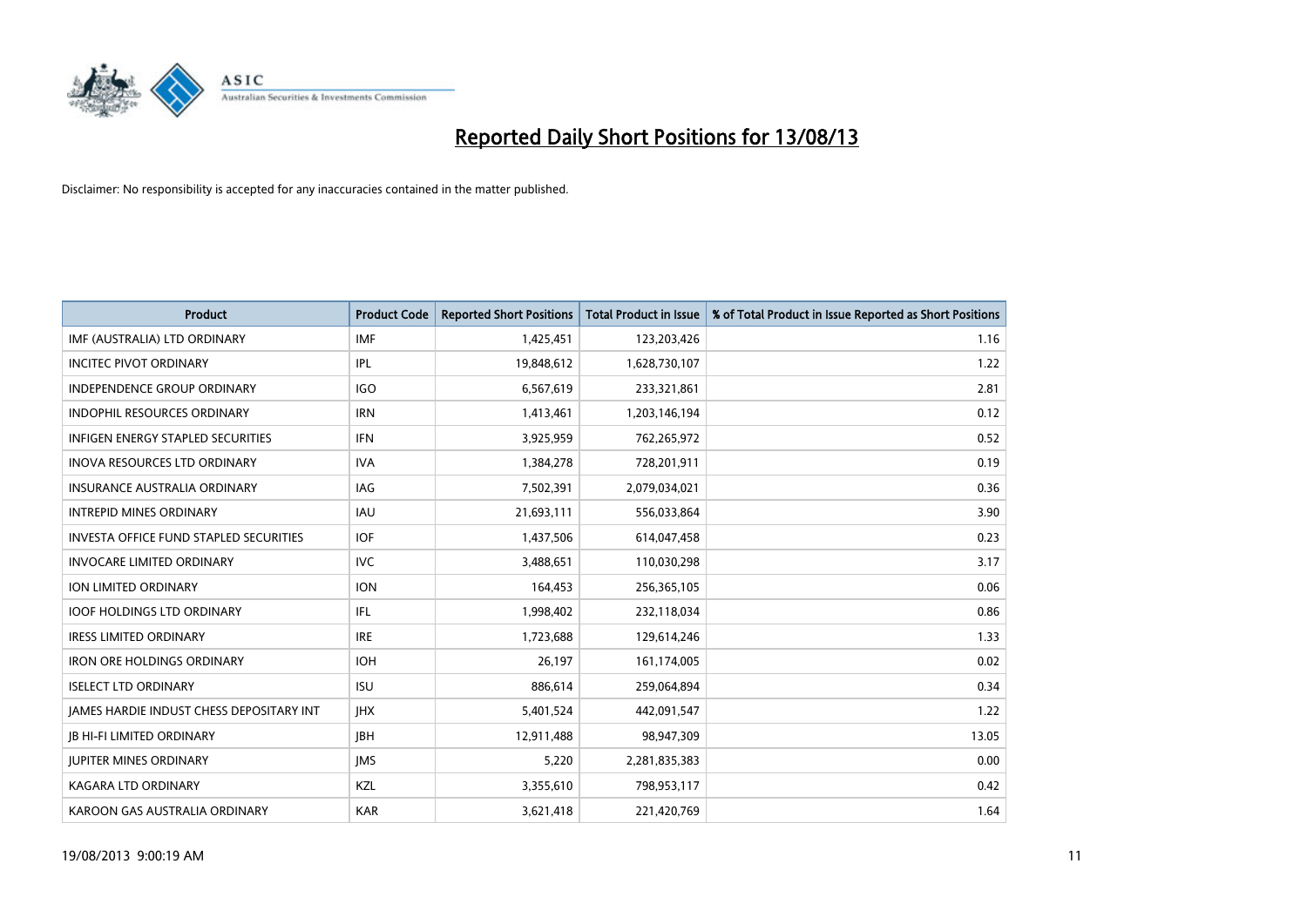

| <b>Product</b>                        | <b>Product Code</b> | <b>Reported Short Positions</b> | <b>Total Product in Issue</b> | % of Total Product in Issue Reported as Short Positions |
|---------------------------------------|---------------------|---------------------------------|-------------------------------|---------------------------------------------------------|
| KATHMANDU HOLD LTD ORDINARY           | <b>KMD</b>          | 101,902                         | 200,215,894                   | 0.05                                                    |
| <b>KBL MINING LIMITED ORDINARY</b>    | <b>KBL</b>          | 1,820                           | 373,614,772                   | 0.00                                                    |
| KINGSGATE CONSOLID. ORDINARY          | <b>KCN</b>          | 10,771,959                      | 152,191,905                   | 7.08                                                    |
| KINGSROSE MINING LTD ORDINARY         | <b>KRM</b>          | 643,963                         | 335,753,851                   | 0.19                                                    |
| LEIGHTON HOLDINGS ORDINARY            | LEI                 | 17,841,313                      | 337,235,188                   | 5.29                                                    |
| LEND LEASE GROUP UNIT/ORD STAPLED     | <b>LLC</b>          | 958,300                         | 575,508,314                   | 0.17                                                    |
| LINC ENERGY LTD ORDINARY              | <b>LNC</b>          | 17,584,272                      | 518,687,562                   | 3.39                                                    |
| LION SELECTION GRP ORDINARY           | <b>LSX</b>          | 36                              | 106,911,413                   | 0.00                                                    |
| LIQUEFIED NATURAL ORDINARY            | LNG                 | 1,311,242                       | 307,699,015                   | 0.43                                                    |
| LYCOPODIUM LIMITED ORDINARY           | <b>LYL</b>          | 90                              | 38,955,103                    | 0.00                                                    |
| LYNAS CORPORATION ORDINARY            | <b>LYC</b>          | 196,858,771                     | 1,960,801,292                 | 10.04                                                   |
| M2 TELECOMMUNICATION ORDINARY         | <b>MTU</b>          | 7,149,585                       | 178,498,822                   | 4.01                                                    |
| MACA LIMITED ORDINARY                 | <b>MLD</b>          | 56,048                          | 172,500,000                   | 0.03                                                    |
| <b>MACMAHON HOLDINGS ORDINARY</b>     | MAH                 | 7,864,271                       | 1,261,699,966                 | 0.62                                                    |
| MACO ATLAS ROADS GRP ORDINARY STAPLED | <b>MQA</b>          | 19,875,024                      | 478,531,436                   | 4.15                                                    |
| MACQUARIE GROUP LTD ORDINARY          | <b>MQG</b>          | 1,659,339                       | 339,855,258                   | 0.49                                                    |
| MAGELLAN FIN GRP LTD ORDINARY         | MFG                 | 162,305                         | 152,782,876                   | 0.11                                                    |
| <b>MATRIX C &amp; E LTD ORDINARY</b>  | <b>MCE</b>          | 3,207,435                       | 94,555,428                    | 3.39                                                    |
| MAVERICK DRILLING ORDINARY            | <b>MAD</b>          | 8,035,309                       | 452,726,751                   | 1.77                                                    |
| <b>MAXITRANS INDUSTRIES ORDINARY</b>  | <b>MXI</b>          | 2,621                           | 183,993,392                   | 0.00                                                    |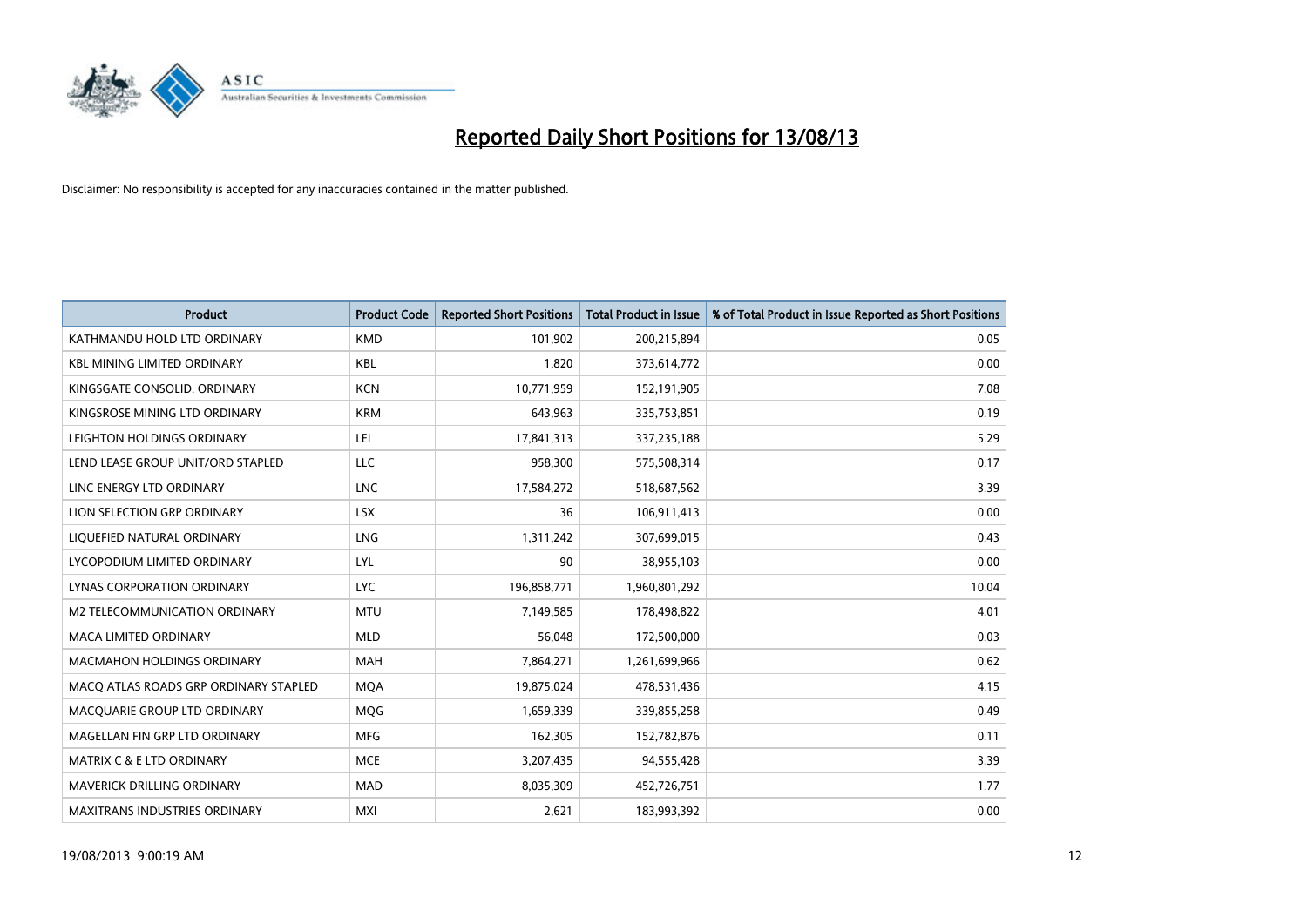

| <b>Product</b>                  | <b>Product Code</b> | <b>Reported Short Positions</b> | <b>Total Product in Issue</b> | % of Total Product in Issue Reported as Short Positions |
|---------------------------------|---------------------|---------------------------------|-------------------------------|---------------------------------------------------------|
| MAYNE PHARMA LTD ORDINARY       | <b>MYX</b>          | 2,085                           | 563,459,968                   | 0.00                                                    |
| MCMILLAN SHAKESPEARE ORDINARY   | <b>MMS</b>          | 2,690,943                       | 74,523,965                    | 3.61                                                    |
| MCPHERSON'S LTD ORDINARY        | <b>MCP</b>          | 10                              | 89,294,198                    | 0.00                                                    |
| MEDUSA MINING LTD ORDINARY      | <b>MML</b>          | 2,649,879                       | 188,903,911                   | 1.40                                                    |
| MEO AUSTRALIA LTD ORDINARY      | <b>MEO</b>          | 19,345                          | 627,264,587                   | 0.00                                                    |
| <b>MERMAID MARINE ORDINARY</b>  | <b>MRM</b>          | 468,093                         | 229,962,314                   | 0.20                                                    |
| MESOBLAST LIMITED ORDINARY      | <b>MSB</b>          | 14,760,148                      | 315,423,901                   | 4.68                                                    |
| METALS X LIMITED ORDINARY       | <b>MLX</b>          | 92,258                          | 1,651,766,110                 | 0.01                                                    |
| METCASH LIMITED ORDINARY        | <b>MTS</b>          | 88,686,664                      | 880,704,786                   | 10.07                                                   |
| METMINCO LIMITED ORDINARY       | <b>MNC</b>          | 1,609,580                       | 1,749,543,023                 | 0.09                                                    |
| MICLYN EXP OFFSHR ORDINARY      | <b>MIO</b>          | 363,623                         | 281,538,972                   | 0.13                                                    |
| MIGHTY RIVER POWER ORDINARY     | <b>MYT</b>          | 758,881                         | 1,400,000,094                 | 0.05                                                    |
| MINCOR RESOURCES NL ORDINARY    | <b>MCR</b>          | 2,513,724                       | 188,208,274                   | 1.34                                                    |
| MINERAL DEPOSITS ORDINARY       | <b>MDL</b>          | 3,266,895                       | 83,538,786                    | 3.91                                                    |
| MINERAL RESOURCES, ORDINARY     | <b>MIN</b>          | 7,671,260                       | 185,987,992                   | 4.12                                                    |
| MIRABELA NICKEL LTD ORDINARY    | <b>MBN</b>          | 26,954,305                      | 876,801,147                   | 3.07                                                    |
| MIRVAC GROUP STAPLED SECURITIES | <b>MGR</b>          | 8,579,869                       | 3,664,938,678                 | 0.23                                                    |
| MOLOPO ENERGY LTD ORDINARY      | <b>MPO</b>          | 535,439                         | 246,664,291                   | 0.22                                                    |
| MONADELPHOUS GROUP ORDINARY     | <b>MND</b>          | 11,297,044                      | 90,940,258                    | 12.42                                                   |
| MORTGAGE CHOICE LTD ORDINARY    | MOC                 | 1,043,965                       | 123,431,282                   | 0.85                                                    |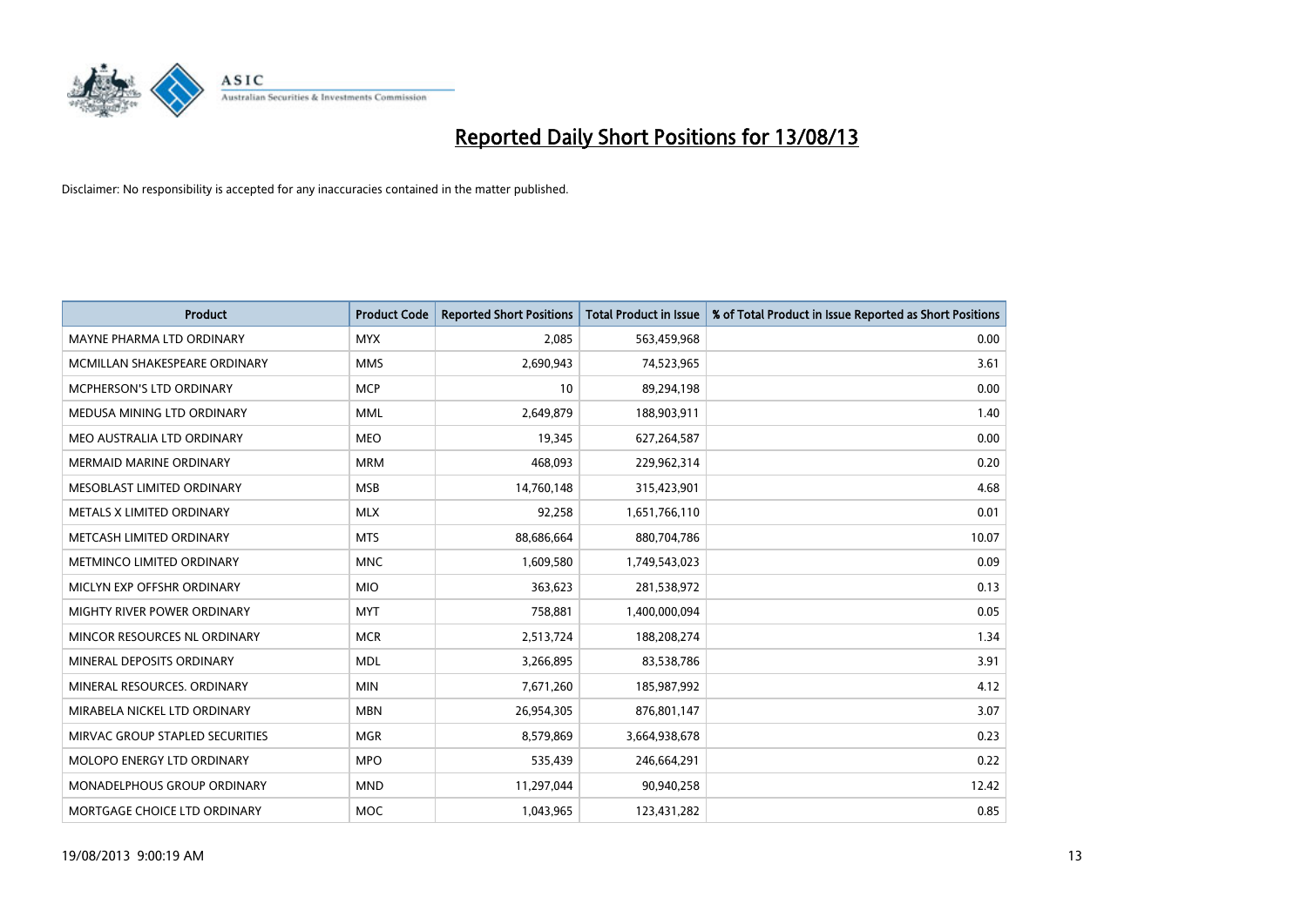

| <b>Product</b>                    | <b>Product Code</b> | <b>Reported Short Positions</b> | <b>Total Product in Issue</b> | % of Total Product in Issue Reported as Short Positions |
|-----------------------------------|---------------------|---------------------------------|-------------------------------|---------------------------------------------------------|
| <b>MOUNT GIBSON IRON ORDINARY</b> | <b>MGX</b>          | 22,016,335                      | 1,090,584,232                 | 2.02                                                    |
| MULTIPLEX SITES SITES             | <b>MXUPA</b>        | 1,171                           | 4,500,000                     | 0.03                                                    |
| MURCHISON METALS LTD ORDINARY     | <b>MMX</b>          | 3,162,420                       | 450,497,346                   | 0.70                                                    |
| MYER HOLDINGS LTD ORDINARY        | <b>MYR</b>          | 82,791,700                      | 583,794,551                   | 14.18                                                   |
| NATIONAL AUST. BANK ORDINARY      | <b>NAB</b>          | 6,966,678                       | 2,348,870,499                 | 0.30                                                    |
| NAVITAS LIMITED ORDINARY          | <b>NVT</b>          | 5,454,789                       | 375,367,918                   | 1.45                                                    |
| NEON ENERGY LIMITED ORDINARY      | <b>NEN</b>          | 994,737                         | 552,637,848                   | 0.18                                                    |
| NEW HOPE CORPORATION ORDINARY     | <b>NHC</b>          | 1,535,374                       | 830,715,225                   | 0.18                                                    |
| NEW STANDARD ENERGY ORDINARY      | <b>NSE</b>          | 322,032                         | 305,331,847                   | 0.11                                                    |
| NEWCREST MINING ORDINARY          | <b>NCM</b>          | 4,906,956                       | 766,510,971                   | 0.64                                                    |
| NEWS CORP. A NON-VOTING CDI       | <b>NNCLV</b>        | 2,925,646                       | 379,394,603                   | 0.77                                                    |
| NEWS CORP. B VOTING CDI           | <b>NNC</b>          | 1,101,727                       | 199,630,239                   | 0.55                                                    |
| NEWSAT LIMITED ORDINARY           | <b>NWT</b>          | 15,440                          | 539,578,507                   | 0.00                                                    |
| NEXTDC LIMITED ORDINARY           | <b>NXT</b>          | 6,295,135                       | 173,673,716                   | 3.62                                                    |
| NEXUS ENERGY LIMITED ORDINARY     | <b>NXS</b>          | 4,132,873                       | 1,330,219,459                 | 0.31                                                    |
| NIB HOLDINGS LIMITED ORDINARY     | <b>NHF</b>          | 445,596                         | 439,004,182                   | 0.10                                                    |
| NIDO PETROLEUM ORDINARY           | <b>NDO</b>          | 42,500                          | 2,046,650,968                 | 0.00                                                    |
| NOBLE MINERAL RES ORDINARY        | <b>NMG</b>          | 2,365,726                       | 666,397,952                   | 0.36                                                    |
| NORTHERN IRON LTD ORDINARY        | <b>NFE</b>          | 2,074,415                       | 484,405,314                   | 0.43                                                    |
| NORTHERN STAR ORDINARY            | <b>NST</b>          | 6,275,071                       | 424,279,762                   | 1.48                                                    |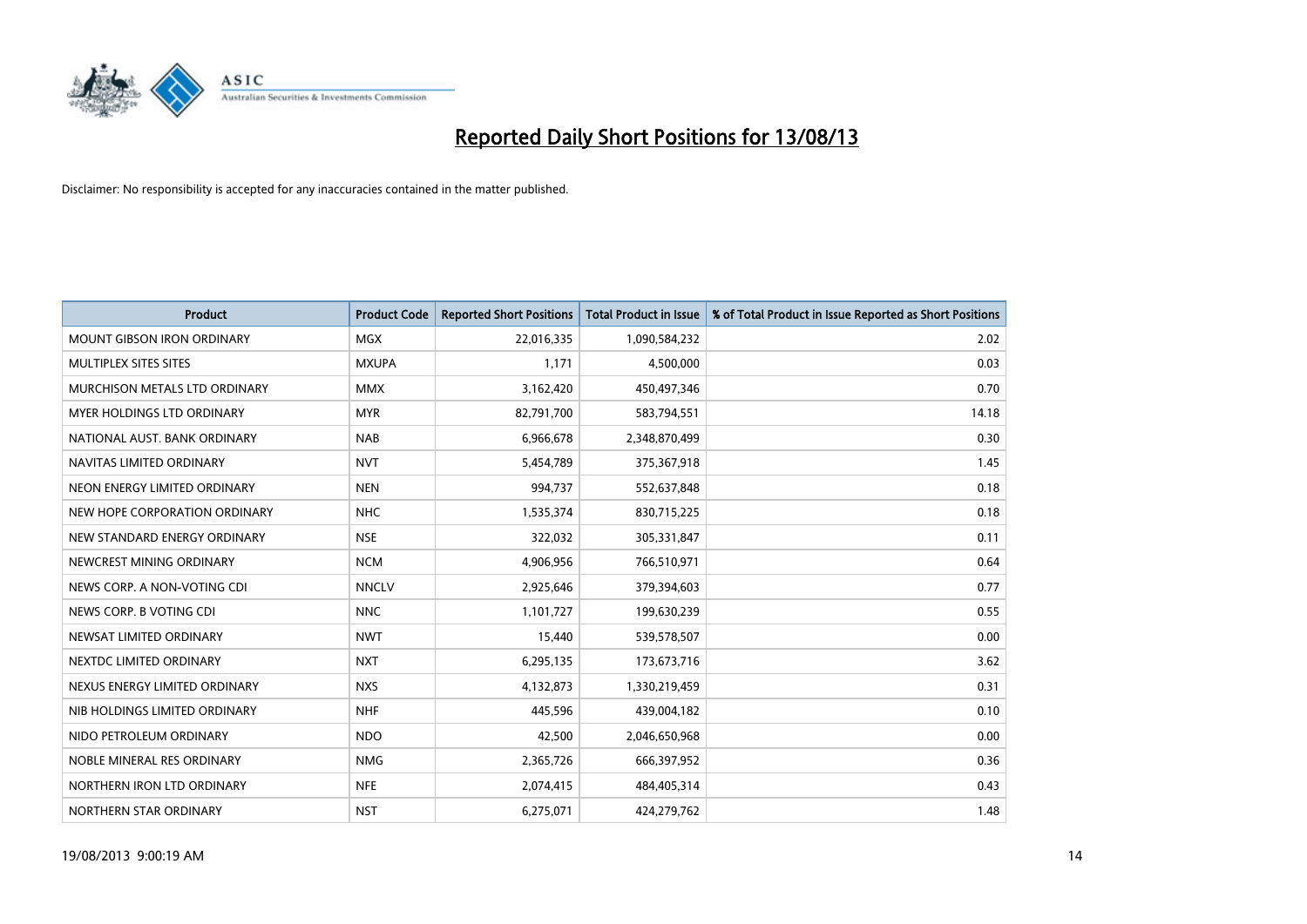

| <b>Product</b>                        | <b>Product Code</b> | <b>Reported Short Positions</b> | <b>Total Product in Issue</b> | % of Total Product in Issue Reported as Short Positions |
|---------------------------------------|---------------------|---------------------------------|-------------------------------|---------------------------------------------------------|
| NRW HOLDINGS LIMITED ORDINARY         | <b>NWH</b>          | 18,230,436                      | 278,888,011                   | 6.54                                                    |
| NUCOAL RESOURCES LTD ORDINARY         | <b>NCR</b>          | 102,652                         | 768,612,354                   | 0.01                                                    |
| NUFARM LIMITED ORDINARY               | <b>NUF</b>          | 16,836,911                      | 262,954,040                   | 6.40                                                    |
| OCEANAGOLD CORP. CHESS DEPOSITARY INT | <b>OGC</b>          | 571,372                         | 293,574,586                   | 0.19                                                    |
| OIL SEARCH LTD ORDINARY               | OSH                 | 7,078,532                       | 1,340,018,530                 | 0.53                                                    |
| OM HOLDINGS LIMITED ORDINARY          | <b>OMH</b>          | 3,151,237                       | 733,423,337                   | 0.43                                                    |
| ORICA LIMITED ORDINARY                | ORI                 | 10,924,602                      | 368,203,632                   | 2.97                                                    |
| ORIGIN ENERGY ORDINARY                | ORG                 | 11,997,588                      | 1,097,963,570                 | 1.09                                                    |
| OROCOBRE LIMITED ORDINARY             | <b>ORE</b>          | 387,024                         | 117,745,140                   | 0.33                                                    |
| OROTONGROUP LIMITED ORDINARY          | ORL                 | 421,764                         | 40,880,902                    | 1.03                                                    |
| ORPHEUS ENERGY LTD ORDINARY           | <b>OEG</b>          | 67,200                          | 130,475,919                   | 0.05                                                    |
| OZ MINERALS ORDINARY                  | OZL                 | 9,070,745                       | 303,470,022                   | 2.99                                                    |
| PACIFIC BRANDS ORDINARY               | <b>PBG</b>          | 15,105,410                      | 912,915,695                   | 1.65                                                    |
| PALADIN ENERGY LTD ORDINARY           | <b>PDN</b>          | 96,997,756                      | 962,765,979                   | 10.07                                                   |
| PANAUST LIMITED ORDINARY              | <b>PNA</b>          | 5,546,192                       | 619,084,930                   | 0.90                                                    |
| PANORAMIC RESOURCES ORDINARY          | PAN                 | 428,772                         | 260,676,416                   | 0.16                                                    |
| PANTERRA GOLD LTD ORDINARY            | PGI                 | $\mathbf{1}$                    | 760,580,455                   | 0.00                                                    |
| PAPERLINX LIMITED ORDINARY            | <b>PPX</b>          | 48,101                          | 609,280,761                   | 0.01                                                    |
| PAPILLON RES LTD ORDINARY             | PIR                 | 8,335,789                       | 337,544,210                   | 2.47                                                    |
| PATTIES FOODS LTD ORDINARY            | PFL                 | 1,502                           | 139,065,639                   | 0.00                                                    |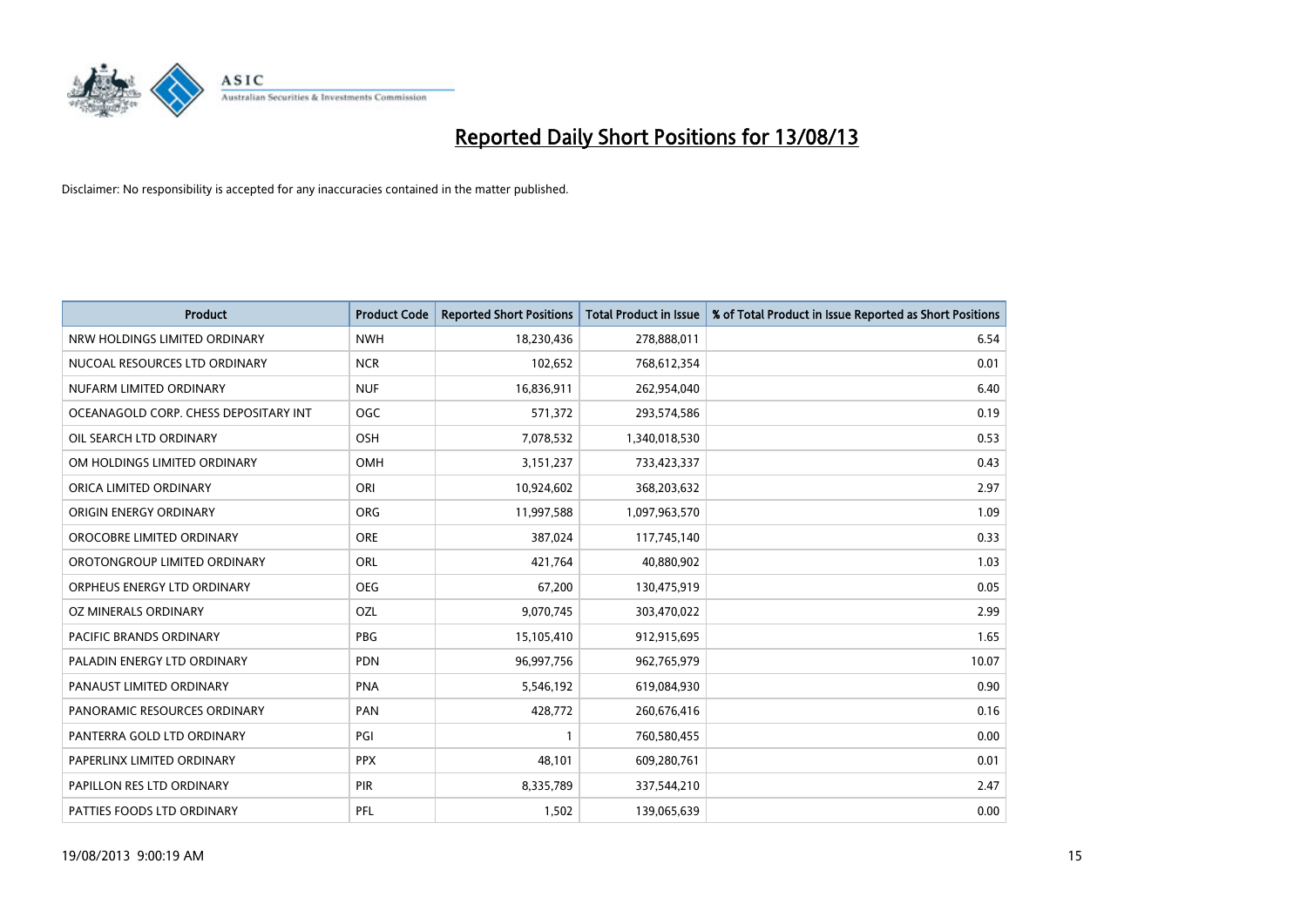

| <b>Product</b>                    | <b>Product Code</b> | <b>Reported Short Positions</b> | <b>Total Product in Issue</b> | % of Total Product in Issue Reported as Short Positions |
|-----------------------------------|---------------------|---------------------------------|-------------------------------|---------------------------------------------------------|
| PEEL MINING LIMITED ORDINARY      | <b>PEX</b>          | 25,291                          | 132,085,969                   | 0.02                                                    |
| PEET LIMITED ORDINARY             | <b>PPC</b>          | 3,394,432                       | 431,986,887                   | 0.79                                                    |
| PERILYA LIMITED ORDINARY          | <b>PEM</b>          | 507,514                         | 769,316,426                   | 0.07                                                    |
| PERPETUAL LIMITED ORDINARY        | PPT                 | 2,222,362                       | 41,980,678                    | 5.29                                                    |
| PERSEUS MINING LTD ORDINARY       | PRU                 | 15,679,869                      | 457,962,088                   | 3.42                                                    |
| PHARMAXIS LTD ORDINARY            | <b>PXS</b>          | 7,280,905                       | 308,548,389                   | 2.36                                                    |
| PHOSPHAGENICS LTD. ORDINARY       | <b>POH</b>          | 274,058                         | 1,020,465,957                 | 0.03                                                    |
| PLATINUM ASSET ORDINARY           | <b>PTM</b>          | 3,941,866                       | 578,145,695                   | 0.68                                                    |
| PLATINUM AUSTRALIA ORDINARY       | PLA                 | 836,127                         | 504,968,043                   | 0.17                                                    |
| PMI GOLD CORP CDI 1:1             | <b>PVM</b>          | 232,274                         | 154,329,165                   | 0.15                                                    |
| PMP LIMITED ORDINARY              | <b>PMP</b>          | 28,840                          | 323,781,124                   | 0.01                                                    |
| PREMIER INVESTMENTS ORDINARY      | <b>PMV</b>          | 1,424,218                       | 155,260,478                   | 0.92                                                    |
| PRIMA BIOMED LTD ORDINARY         | <b>PRR</b>          | 1,279,517                       | 1,192,621,841                 | 0.11                                                    |
| PRIMARY HEALTH CARE ORDINARY      | <b>PRY</b>          | 27,566,944                      | 503,921,941                   | 5.47                                                    |
| PROGRAMMED ORDINARY               | <b>PRG</b>          | 409,014                         | 118,229,190                   | 0.35                                                    |
| <b>QANTAS AIRWAYS ORDINARY</b>    | QAN                 | 34,735,510                      | 2,241,745,788                 | 1.55                                                    |
| OBE INSURANCE GROUP ORDINARY      | <b>OBE</b>          | 30,010,792                      | 1,220,868,532                 | 2.46                                                    |
| ORXPHARMA LTD ORDINARY            | QRX                 | 1,092,206                       | 144,785,606                   | 0.75                                                    |
| <b>QUBE HOLDINGS LTD ORDINARY</b> | QUB                 | 15,691,618                      | 928,965,547                   | 1.69                                                    |
| RAMELIUS RESOURCES ORDINARY       | <b>RMS</b>          | 3,472,790                       | 337,904,409                   | 1.03                                                    |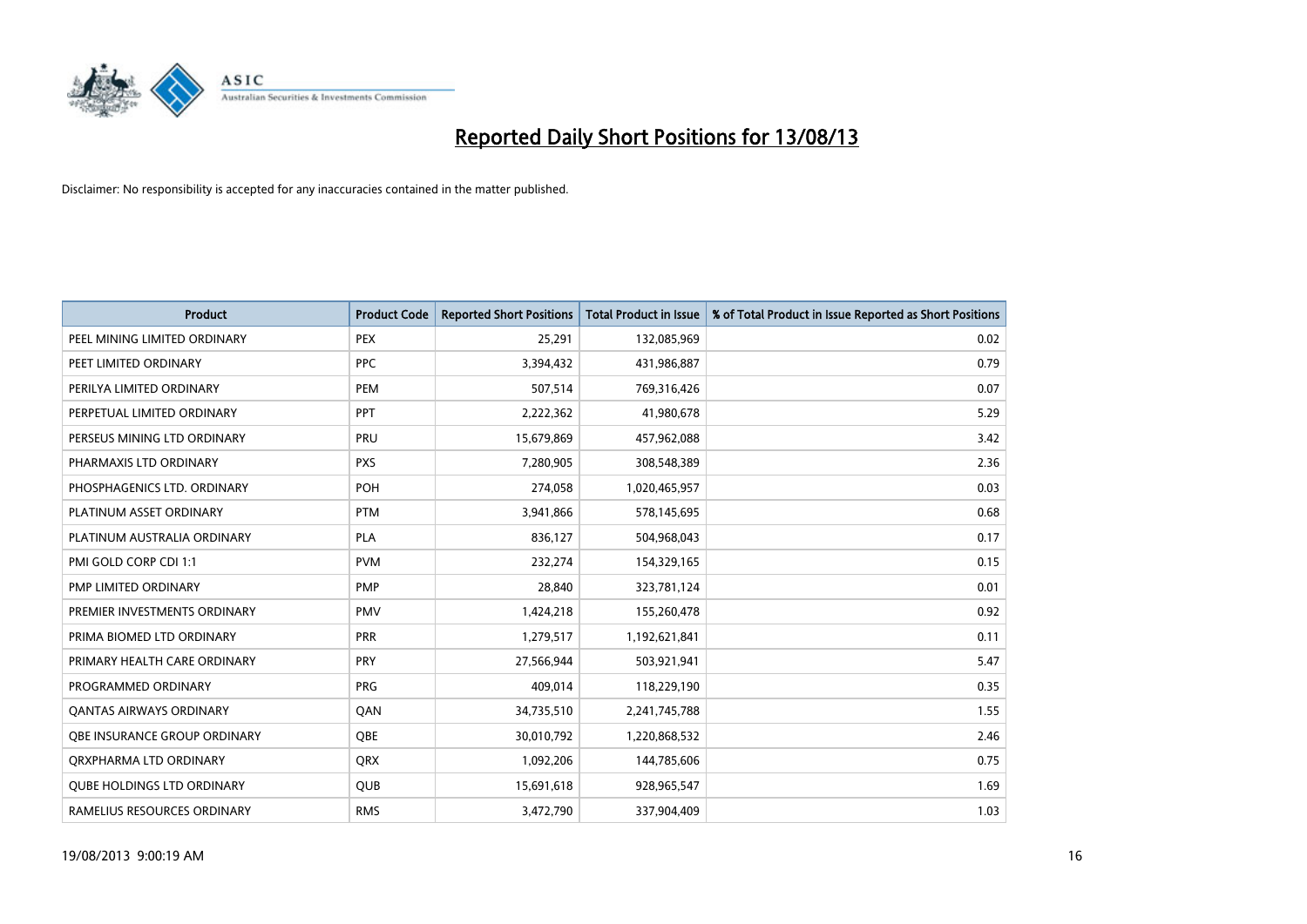

| <b>Product</b>                      | <b>Product Code</b> | <b>Reported Short Positions</b> | <b>Total Product in Issue</b> | % of Total Product in Issue Reported as Short Positions |
|-------------------------------------|---------------------|---------------------------------|-------------------------------|---------------------------------------------------------|
| RAMSAY HEALTH CARE ORDINARY         | <b>RHC</b>          | 1,966,061                       | 202,081,252                   | 0.97                                                    |
| RANGE RESOURCES LTD ORDINARY        | <b>RRS</b>          | 44,458                          | 2,873,969,974                 | 0.00                                                    |
| <b>RCR TOMLINSON ORDINARY</b>       | <b>RCR</b>          | 2,167,686                       | 132,431,265                   | 1.64                                                    |
| <b>REA GROUP ORDINARY</b>           | <b>REA</b>          | 749,180                         | 131,714,699                   | 0.57                                                    |
| <b>RECKON LIMITED ORDINARY</b>      | <b>RKN</b>          | 275                             | 129,488,015                   | 0.00                                                    |
| <b>RED 5 LIMITED ORDINARY</b>       | <b>RED</b>          | 1,148,808                       | 135,488,008                   | 0.85                                                    |
| <b>RED FORK ENERGY ORDINARY</b>     | <b>RFE</b>          | 4,465,121                       | 446,551,719                   | 1.00                                                    |
| REDBANK ENERGY LTD ORDINARY         | AEJ                 | 13                              | 786,287                       | 0.00                                                    |
| REECE AUSTRALIA LTD. ORDINARY       | <b>REH</b>          | 345                             | 99,600,000                    | 0.00                                                    |
| REED RESOURCES LTD ORDINARY         | <b>RDR</b>          | 1,015                           | 521,897,064                   | 0.00                                                    |
| REGIS RESOURCES ORDINARY            | <b>RRL</b>          | 9,300,619                       | 477,447,099                   | 1.95                                                    |
| RESMED INC CDI 10:1                 | <b>RMD</b>          | 9,500,868                       | 1,556,242,300                 | 0.61                                                    |
| RESOLUTE MINING ORDINARY            | <b>RSG</b>          | 2,911,784                       | 640,994,224                   | 0.45                                                    |
| RESOURCE EQUIP LTD ORDINARY         | <b>ROL</b>          | 673                             | 248,990,471                   | 0.00                                                    |
| <b>RESOURCE GENERATION ORDINARY</b> | <b>RES</b>          | 170,000                         | 332,234,604                   | 0.05                                                    |
| <b>RETAIL FOOD GROUP ORDINARY</b>   | <b>RFG</b>          | 2,631,546                       | 130,301,190                   | 2.02                                                    |
| REX MINERALS LIMITED ORDINARY       | <b>RXM</b>          | 2,204,354                       | 188,907,284                   | 1.17                                                    |
| RIALTO ENERGY ORDINARY              | <b>RIA</b>          | 41                              | 786,649,489                   | 0.00                                                    |
| <b>RIDLEY CORPORATION ORDINARY</b>  | <b>RIC</b>          | 652,053                         | 307,817,071                   | 0.21                                                    |
| RIO TINTO LIMITED ORDINARY          | <b>RIO</b>          | 7,227,324                       | 435,758,720                   | 1.66                                                    |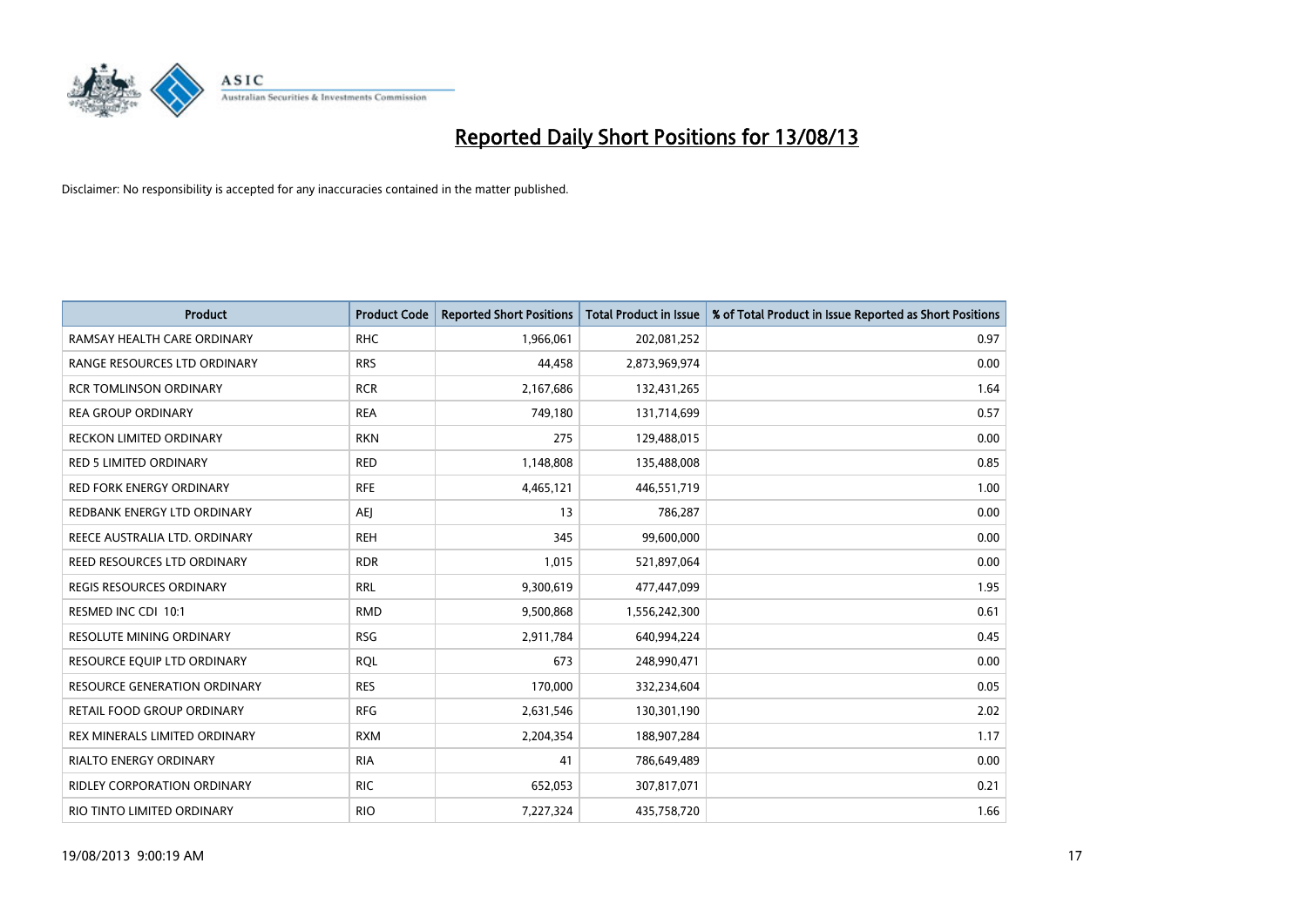

| <b>Product</b>                               | <b>Product Code</b> | <b>Reported Short Positions</b> | <b>Total Product in Issue</b> | % of Total Product in Issue Reported as Short Positions |
|----------------------------------------------|---------------------|---------------------------------|-------------------------------|---------------------------------------------------------|
| <b>ROBUST RESOURCES ORDINARY</b>             | <b>ROL</b>          | 244                             | 88,139,423                    | 0.00                                                    |
| ROC OIL COMPANY ORDINARY                     | <b>ROC</b>          | 1,924,768                       | 683,235,552                   | 0.28                                                    |
| SAI GLOBAL LIMITED ORDINARY                  | SAI                 | 11,853,063                      | 209,466,179                   | 5.66                                                    |
| SALMAT LIMITED ORDINARY                      | <b>SLM</b>          | 42,946                          | 159,812,799                   | 0.03                                                    |
| SANDFIRE RESOURCES ORDINARY                  | <b>SFR</b>          | 4,013,110                       | 155,640,968                   | 2.58                                                    |
| SANTANA MINERALS LTD ORDINARY                | SMI                 | 488,715                         | 97,725,799                    | 0.50                                                    |
| SANTOS LTD ORDINARY                          | <b>STO</b>          | 6,075,863                       | 965,618,904                   | 0.63                                                    |
| SARACEN MINERAL ORDINARY                     | <b>SAR</b>          | 18,416,627                      | 595,263,186                   | 3.09                                                    |
| <b>SCA PROPERTY GROUP STAPLED SECURITIES</b> | <b>SCP</b>          | 35,753,802                      | 642,417,140                   | 5.57                                                    |
| SEDGMAN LIMITED ORDINARY                     | <b>SDM</b>          | 620,992                         | 220,368,310                   | 0.28                                                    |
| SEEK LIMITED ORDINARY                        | <b>SEK</b>          | 19,096,402                      | 337,833,019                   | 5.65                                                    |
| SELECT HARVESTS ORDINARY                     | SHV                 | 29,816                          | 57,462,851                    | 0.05                                                    |
| SENEX ENERGY LIMITED ORDINARY                | <b>SXY</b>          | 4,717,091                       | 1,141,310,350                 | 0.41                                                    |
| SERVCORP LIMITED ORDINARY                    | SRV                 | 242                             | 98,432,275                    | 0.00                                                    |
| SERVICE STREAM ORDINARY                      | <b>SSM</b>          | 152,530                         | 283,418,867                   | 0.05                                                    |
| SEVEN GROUP HOLDINGS ORDINARY                | <b>SVW</b>          | 5,083,712                       | 308,160,281                   | 1.65                                                    |
| SEVEN WEST MEDIA LTD ORDINARY                | <b>SWM</b>          | 4,779,403                       | 999,160,872                   | 0.48                                                    |
| SIGMA PHARMACEUTICAL ORDINARY                | <b>SIP</b>          | 5,610,965                       | 1,135,152,441                 | 0.49                                                    |
| SILEX SYSTEMS ORDINARY                       | <b>SLX</b>          | 2,070,488                       | 170,249,150                   | 1.22                                                    |
| SILVER CHEF LIMITED ORDINARY                 | SIV                 | 50,884                          | 28,762,745                    | 0.18                                                    |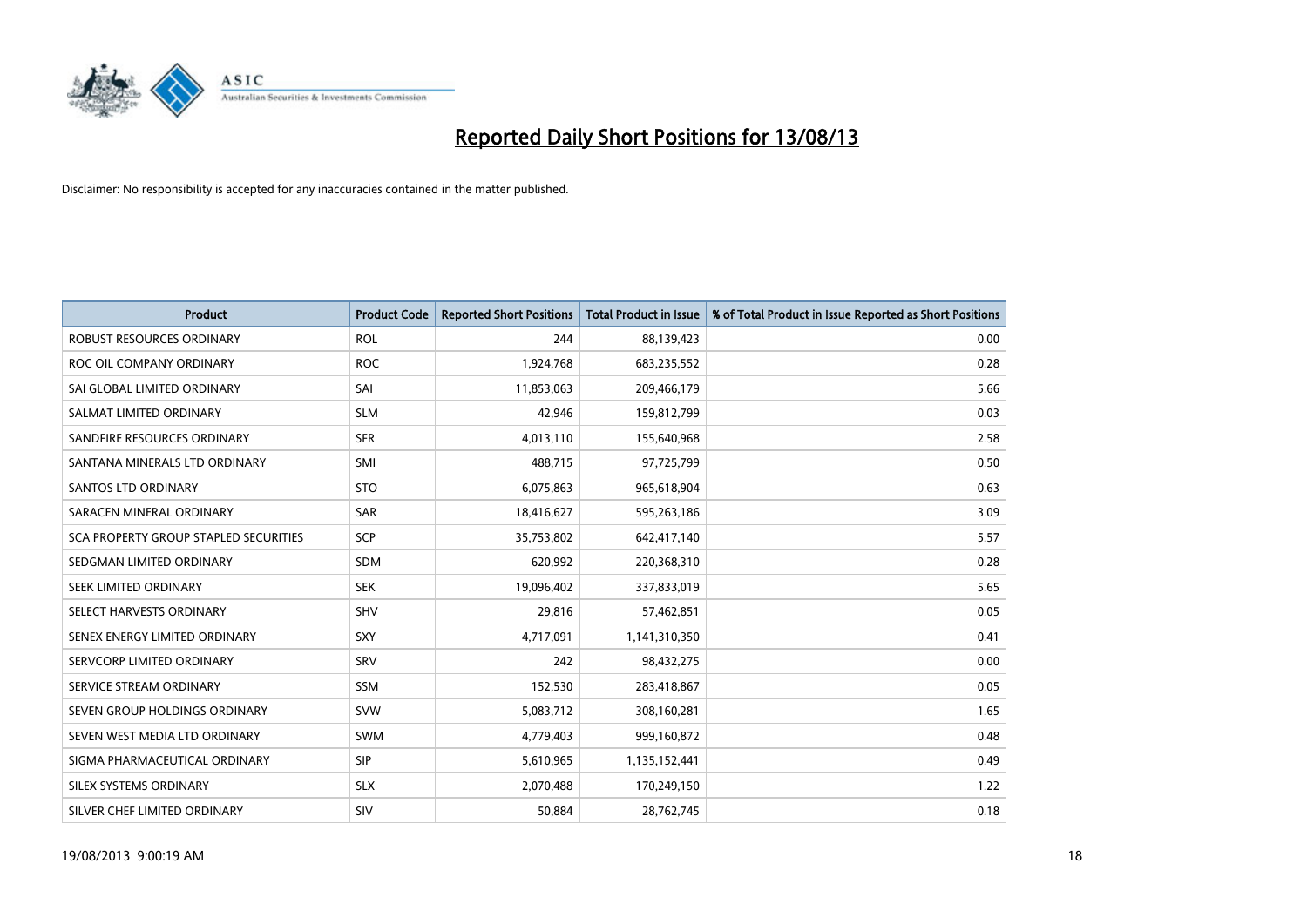

| <b>Product</b>                           | <b>Product Code</b> | <b>Reported Short Positions</b> | <b>Total Product in Issue</b> | % of Total Product in Issue Reported as Short Positions |
|------------------------------------------|---------------------|---------------------------------|-------------------------------|---------------------------------------------------------|
| SILVER LAKE RESOURCE ORDINARY            | <b>SLR</b>          | 11,576,302                      | 379,048,750                   | 3.05                                                    |
| SIMS METAL MGMT LTD ORDINARY             | <b>SGM</b>          | 9,764,671                       | 204,314,281                   | 4.78                                                    |
| SINGAPORE TELECOMM. CHESS DEPOSITARY INT | SGT                 | 4,376,706                       | 187,523,486                   | 2.33                                                    |
| SIRIUS RESOURCES NL ORDINARY             | <b>SIR</b>          | 4,259,729                       | 227,020,167                   | 1.88                                                    |
| SIRTEX MEDICAL ORDINARY                  | <b>SRX</b>          | 61,459                          | 56,079,887                    | 0.11                                                    |
| SKILLED GROUP LTD ORDINARY               | <b>SKE</b>          | 5,101,595                       | 233,533,526                   | 2.18                                                    |
| <b>SLATER &amp; GORDON ORDINARY</b>      | SGH                 | 942                             | 196,809,265                   | 0.00                                                    |
| SMS MANAGEMENT. ORDINARY                 | <b>SMX</b>          | 1,758,357                       | 69,919,865                    | 2.51                                                    |
| SONIC HEALTHCARE ORDINARY                | <b>SHL</b>          | 8,549,061                       | 397,205,681                   | 2.15                                                    |
| SOUL PATTINSON (W.H) ORDINARY            | <b>SOL</b>          | 76,518                          | 239,395,320                   | 0.03                                                    |
| SP AUSNET STAPLED SECURITIES             | <b>SPN</b>          | 35,793,062                      | 3,376,325,523                 | 1.06                                                    |
| SPARK INFRASTRUCTURE STAPLED NOTE & UNIT | SKI                 | 55,711,098                      | 1,326,734,264                 | 4.20                                                    |
| SPDR 200 FUND ETF UNITS                  | <b>STW</b>          | 78,872                          | 45,278,688                    | 0.17                                                    |
| SPECIALTY FASHION ORDINARY               | SFH                 | 60,706                          | 192,236,121                   | 0.03                                                    |
| ST BARBARA LIMITED ORDINARY              | <b>SBM</b>          | 27,835,521                      | 488,074,077                   | 5.70                                                    |
| STARPHARMA HOLDINGS ORDINARY             | SPL                 | 15,929,454                      | 283,864,948                   | 5.61                                                    |
| STEADFAST GROUP LTD ORDINARY             | <b>SDF</b>          | 4,615,002                       | 545,100,000                   | 0.85                                                    |
| STHN CROSS MEDIA ORDINARY                | <b>SXL</b>          | 8,254,939                       | 704,858,524                   | 1.17                                                    |
| STOCKLAND UNITS/ORD STAPLED              | SGP                 | 10,124,514                      | 2,305,750,747                 | 0.44                                                    |
| STRAITS RES LTD. ORDINARY                | SRQ                 | 31,522                          | 1,164,150,159                 | 0.00                                                    |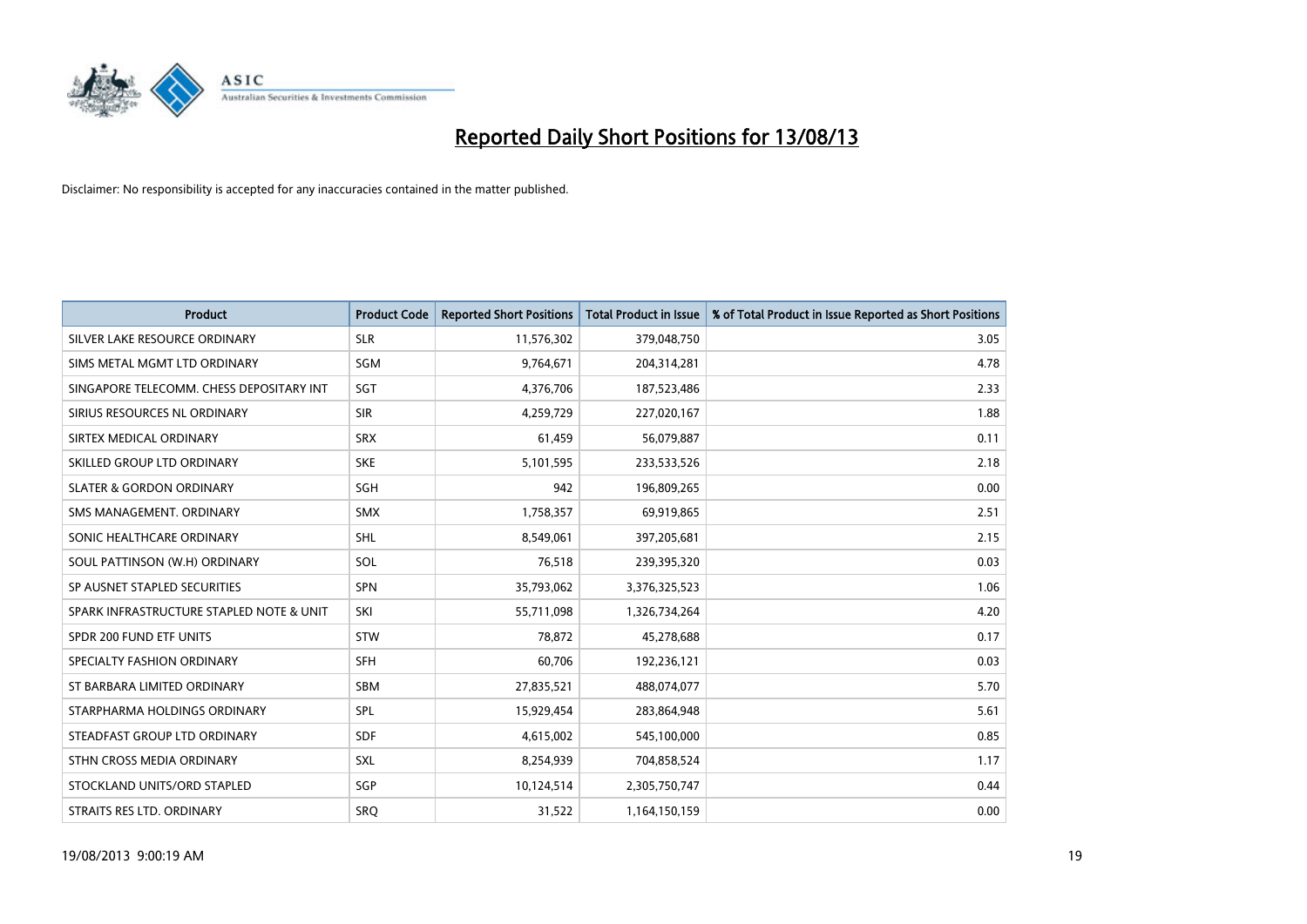

| <b>Product</b>                     | <b>Product Code</b> | <b>Reported Short Positions</b> | <b>Total Product in Issue</b> | % of Total Product in Issue Reported as Short Positions |
|------------------------------------|---------------------|---------------------------------|-------------------------------|---------------------------------------------------------|
| <b>STW COMMUNICATIONS ORDINARY</b> | SGN                 | 1,197,212                       | 403,828,512                   | 0.30                                                    |
| SUNCORP GROUP LTD ORDINARY         | <b>SUN</b>          | 3,843,622                       | 1,286,600,980                 | 0.30                                                    |
| SUNDANCE ENERGY ORDINARY           | <b>SEA</b>          | 422,665                         | 462,611,982                   | 0.09                                                    |
| SUNDANCE RESOURCES ORDINARY        | SDL                 | 51,801,689                      | 3,072,110,985                 | 1.69                                                    |
| SUNLAND GROUP LTD ORDINARY         | <b>SDG</b>          | 50,426                          | 181,710,087                   | 0.03                                                    |
| SUPER RET REP LTD ORDINARY         | SUL                 | 980,536                         | 196,472,811                   | 0.50                                                    |
| SYD AIRPORT STAPLED US PROHIBIT.   | <b>SYD</b>          | 16,570,141                      | 1,861,210,782                 | 0.89                                                    |
| SYRAH RESOURCES ORDINARY           | <b>SYR</b>          | 943,193                         | 147,867,623                   | 0.64                                                    |
| TABCORP HOLDINGS LTD ORDINARY      | <b>TAH</b>          | 19,399,283                      | 744,885,690                   | 2.60                                                    |
| <b>TANAMI GOLD NL ORDINARY</b>     | <b>TAM</b>          | 178,918                         | 587,548,523                   | 0.03                                                    |
| TAP OIL LIMITED ORDINARY           | <b>TAP</b>          | 302,112                         | 241,608,606                   | 0.13                                                    |
| TASSAL GROUP LIMITED ORDINARY      | <b>TGR</b>          | 169,885                         | 146,304,404                   | 0.12                                                    |
| <b>TATTS GROUP LTD ORDINARY</b>    | <b>TTS</b>          | 15,449,604                      | 1,402,708,406                 | 1.10                                                    |
| <b>TECHNOLOGY ONE ORDINARY</b>     | <b>TNE</b>          | 790                             | 307,245,955                   | 0.00                                                    |
| TELECOM CORPORATION ORDINARY       | <b>TEL</b>          | 7,201,869                       | 1,817,088,869                 | 0.40                                                    |
| TELSTRA CORPORATION. ORDINARY      | <b>TLS</b>          | 23,055,359                      | 12,443,074,357                | 0.19                                                    |
| TEN NETWORK HOLDINGS ORDINARY      | <b>TEN</b>          | 133,868,649                     | 2,586,970,845                 | 5.17                                                    |
| TERANGA GOLD CORP CDI 1:1          | <b>TGZ</b>          | 409,506                         | 174,491,981                   | 0.23                                                    |
| THE REJECT SHOP ORDINARY           | <b>TRS</b>          | 1,915,812                       | 28,826,248                    | 6.65                                                    |
| THORN GROUP LIMITED ORDINARY       | <b>TGA</b>          | 59,117                          | 148,897,155                   | 0.04                                                    |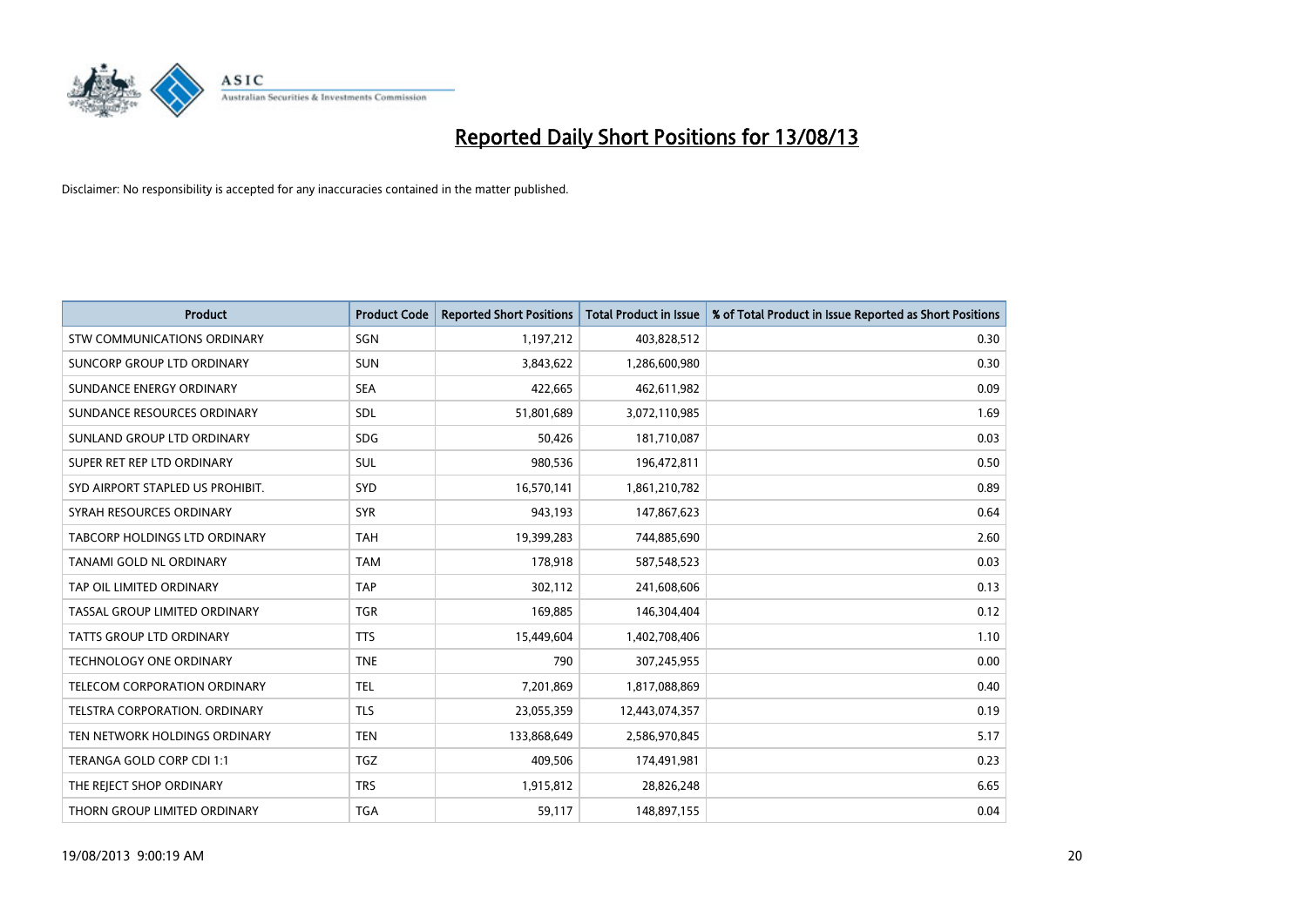

| <b>Product</b>                        | <b>Product Code</b> | <b>Reported Short Positions</b> | <b>Total Product in Issue</b> | % of Total Product in Issue Reported as Short Positions |
|---------------------------------------|---------------------|---------------------------------|-------------------------------|---------------------------------------------------------|
| <b>TIGER RESOURCES ORDINARY</b>       | <b>TGS</b>          | 1,044,432                       | 674,770,269                   | 0.15                                                    |
| TOLL HOLDINGS LTD ORDINARY            | <b>TOL</b>          | 30,249,471                      | 717,133,875                   | 4.22                                                    |
| TOX FREE SOLUTIONS ORDINARY           | <b>TOX</b>          | 1,743,777                       | 132,519,859                   | 1.32                                                    |
| TPG TELECOM LIMITED ORDINARY          | <b>TPM</b>          | 1,219,445                       | 793,808,141                   | 0.15                                                    |
| <b>TRADE ME GROUP ORDINARY</b>        | <b>TME</b>          | 319,608                         | 396,017,568                   | 0.08                                                    |
| <b>TRANSFIELD SERVICES ORDINARY</b>   | <b>TSE</b>          | 31,312,202                      | 512,457,716                   | 6.11                                                    |
| TRANSPACIFIC INDUST, ORDINARY         | <b>TPI</b>          | 10,191,950                      | 1,578,563,490                 | 0.65                                                    |
| TRANSURBAN GROUP TRIPLE STAPLED SEC.  | <b>TCL</b>          | 1,967,330                       | 1,481,594,818                 | 0.13                                                    |
| TREASURY WINE ESTATE ORDINARY         | <b>TWE</b>          | 22,072,630                      | 647,227,144                   | 3.41                                                    |
| TROY RESOURCES LTD ORDINARY           | <b>TRY</b>          | 753,898                         | 164,568,698                   | 0.46                                                    |
| TWENTY-FIRST FOX INC A NON-VOTING CDI | <b>FOXLV</b>        | 1,615,801                       | 1,623,548,480                 | 0.10                                                    |
| TWENTY-FIRST FOX INC B VOTING CDI     | <b>FOX</b>          | 378,588                         | 1,112,242,654                 | 0.03                                                    |
| UGL LIMITED ORDINARY                  | UGL                 | 16,891,630                      | 166,511,240                   | 10.14                                                   |
| UNILIFE CORPORATION CDI 6:1           | <b>UNS</b>          | 181,822                         | 273,146,346                   | 0.07                                                    |
| UXC LIMITED ORDINARY                  | <b>UXC</b>          | 372,269                         | 308,906,770                   | 0.12                                                    |
| <b>VILLAGE ROADSHOW LTD ORDINARY</b>  | <b>VRL</b>          | 425                             | 159,477,712                   | 0.00                                                    |
| <b>VIRGIN AUS HLDG LTD ORDINARY</b>   | VAH                 | 88,313,782                      | 2,581,231,776                 | 3.42                                                    |
| <b>VIRTUS HEALTH LTD ORDINARY</b>     | <b>VRT</b>          | 330,491                         | 79,536,601                    | 0.42                                                    |
| <b>VOCUS COMMS LTD ORDINARY</b>       | <b>VOC</b>          | 50,559                          | 78,546,557                    | 0.06                                                    |
| <b>WDS LIMITED ORDINARY</b>           | <b>WDS</b>          | $\overline{7}$                  | 144,740,614                   | 0.00                                                    |